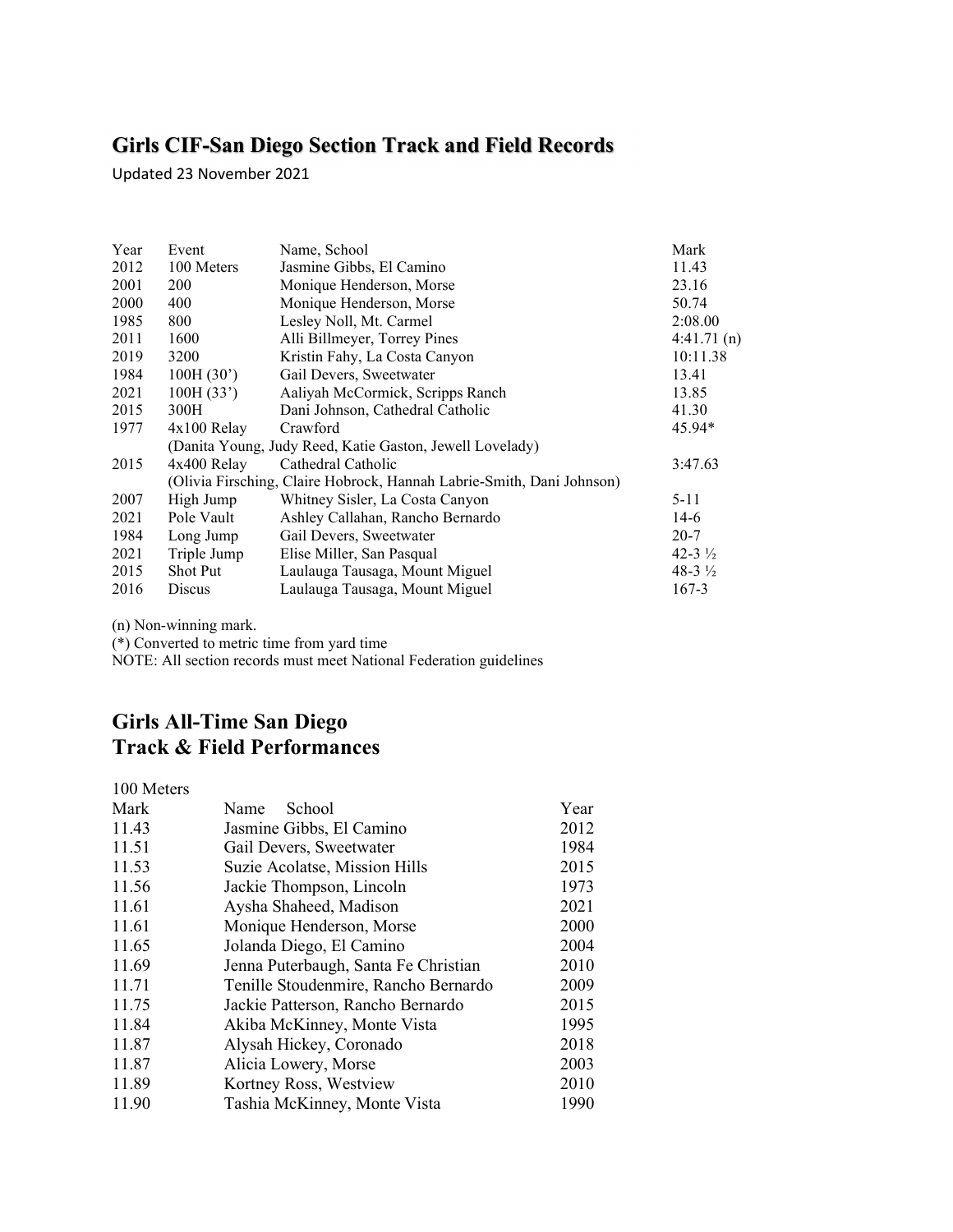| 11.91      | Callista Fletcher, Scripps Ranch        | 2017 |
|------------|-----------------------------------------|------|
| 11.92      | Angela Sullivan, Serra                  | 1991 |
| 11.93      | Velisa Harris, Morse                    | 1983 |
| 11.96      | DeCola Groce, Morse                     | 1997 |
| 11.97      | Ellen Jones, Mt. Miguel                 | 1981 |
| 11.98      | Hannah Labrie-Smith, Cathedral Catholic | 2014 |
| 11.98      | Jaymie Ruskovich, Scripps Ranch         | 2019 |
| 11.98      | Natalia Dougan, Mt. Carmel              | 2019 |
| 11.98      | Miche Scott, El Camino                  | 2012 |
| 11.98      | Sparkle Anderson, Serra                 | 2003 |
| 11.99      | Zakirrah Beverly, USDHS                 | 2001 |
| 11.99      | Kunesha Miller, Morse                   | 1994 |
| 12.02      | Holly Stallman, Ramona                  | 2016 |
| 12.03      | Khyla Freeman, Carlsbad                 | 2014 |
| 12.03      | Kim Matthews, Morse                     | 1987 |
| 12.04      | Amirah Shaheed, Madison                 | 2021 |
| 12.04      | Mandy Ross, Christian                   | 2006 |
| 12.05      | Summer Sargeant, Vista                  | 2021 |
| 12.06      | Chris Cooksey, Hoover                   | 1981 |
| 12.08      | Kolumbia Page, Olympian                 | 2018 |
| 12.08      | Ashley Rhodes, Mt. Miguel               | 1986 |
| 12.09      | Kalah Bateman, Eastlake                 | 2019 |
| 12.09      | Alexis Ferebee, Mission Bay             | 2012 |
| 12.09      | Yolanda Fitch, Morse                    | 1987 |
| 12.09      | Angela Kimmey, University City          | 1989 |
| 12.10      | Rashauna Amos, E.C. Southwest           | 2004 |
| 12.10      | Aja Wheeler, University City            | 2005 |
|            |                                         |      |
| 100 Yards  |                                         |      |
| 11.7       | Judy Reed, Crawford                     | 1978 |
| 11.8       | Vicki Belser, Vista                     | 1977 |
| 11.8       | Janice Wiser, La Jolla                  | 1978 |
| 11.8       | Chris Herring, Morse                    | 1978 |
| 11.9       | April Freow, Morse                      | 1985 |
| 11.9       | Charlotte Zepherin, Morse               | 1980 |
| 200 Meters |                                         |      |
| 23.08      | Jackie Thompson, Lincoln                | 1973 |
| 23.16      | Monique Henderson, Morse                | 2001 |
| 23.56      | Jolanda Diego, El Camino                | 2004 |
| 23.69      | Suzie Acolatse, Mission Hills           | 2015 |
| 23.70      | Jenna Puterbaugh, Santa Fe Christian    | 2010 |
| 23.88      | Jasmine Gibbs, El Camino                | 2012 |
| 23.93      | Tenille Stoudenmire, Rancho Bernardo    | 2009 |
| 24.06      | Kim Matthews, Morse                     | 1987 |
| 24.07      | Aysha Shaheed, Madison                  | 2021 |
| 24.11      | Shakara Lott, University City           | 2005 |
| 24.15      | Alyssa Bean, Poway                      | 2021 |
| 24.17      | Jackie Patterson, Rancho Bernardo       | 2016 |
| 24.21      | Angela Sullivan, Serra                  | 1991 |
|            |                                         |      |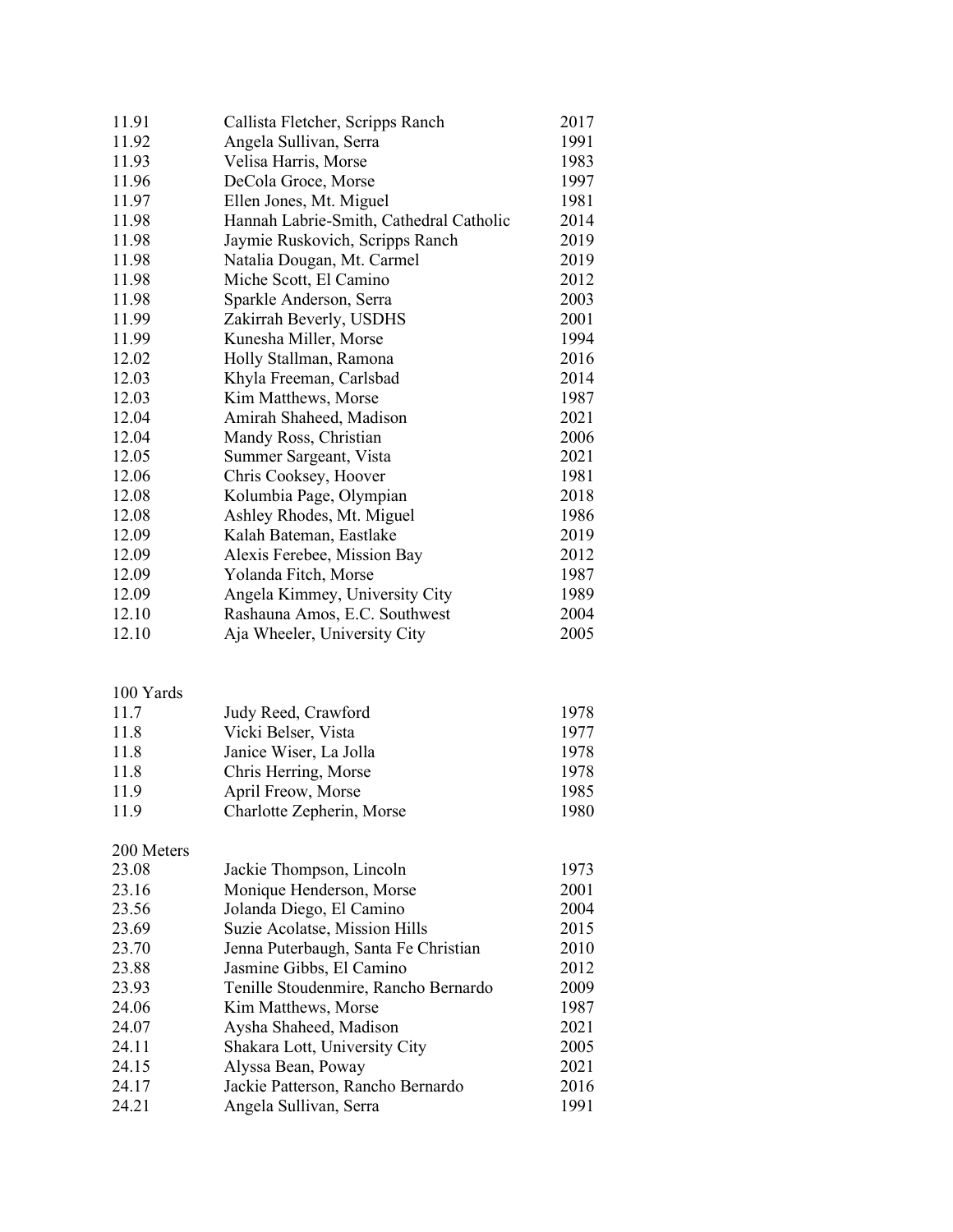| 24.30     | Jaymie Ruskovich, Scripps Ranch   | 2019 |
|-----------|-----------------------------------|------|
| 24.33     | Lana Garner, Morse                | 1996 |
| 24.43     | Allison Dring, Mt. Carmel         | 1990 |
| 24.44     | Katrina Wright, University City   | 2019 |
| 24.44     | Melissa Mongiovi, West Hills      | 2013 |
| 24.46     | Nastassja Hall, RBV               | 2000 |
| 24.48     | Summer Sergeant, Vista            | 2021 |
| 24.49     | Kunesha Miller, Morse             | 1994 |
| 24.49     | Alexis Hernandez, Mt. Carmel      | 2012 |
| 24.49     | Callista Fletcher, Scripps Ranch  | 2017 |
| 24.51     | Akiba McKinney, Monte Vista       | 1995 |
| 24.52     | Vanessa Houston, Hoover           | 2009 |
| 24.54     | Jada Wilson, El Camino            | 2016 |
| 24.54     | Vanessa Bobo, Morse               | 2005 |
| 24.60c    | Ellen Jones, Mt. Miguel           | 1981 |
| 24.61     | Dani Johnson, Cathedral           | 2013 |
| 24.62     | DeCola Groce, Morse               | 1997 |
| 24.63     | Leia Solango, Mira Mesa           | 2018 |
| 24.63     | Monica Henderson, Morse           | 1990 |
| 24.64     | Zikarrah Beverly, USDHS           | 2001 |
| 24.64     | Summer Mason, Carlsbad            | 2015 |
| 24.66     | Mandy Ross, Christian             | 2006 |
| 24.66     | Karly Zlatic, La Jolla            | 2012 |
| 24.69     | Jonette Smiley, Serra             | 2001 |
| 24.69     | Velisa Harris, Morse              | 1983 |
| 24.71     | Angela Kimmey, University City    | 1990 |
| 24.72     | Casey Loveland, Granite Hills     | 1996 |
| 24.74     | Elizabeth Hatton, Sage Creek      | 2019 |
| 24.75     | Taylor Larch-Miller, Torrey Pines | 2012 |
| 24.75     | Tashia McKinney, Monte Vista      | 1990 |
| 24.76     | Kolumbia Page, Olympian           | 2018 |
| 24.77     | Shanique Simpson, Morse           | 2016 |
| 24.77     | Janie James, Helix                | 2005 |
| 24.78     | Natalia Dougan, Mt. Carmel        | 2019 |
| 24.78     | Rashauna Amos, E.C. Southwest     | 2004 |
| 24.82     | Shani Freeman, Crawford           | 1990 |
| 24.83     | Viviana Gonzalez, Mater Dei       | 2013 |
| 24.83     | Ciera Ray, Fallbrook              | 2000 |
| 24.87     | Estelle Jackson, Morse            | 1981 |
| 24.87     | Katina Bugg, Henry                | 1990 |
| 24.87     | Alexis Ferebee, Mission Bay       | 2012 |
| 24.88     | Kalah Bateman, Eastlake           | 2019 |
| 220 Yards |                                   |      |
| 24.0      | Judy Reed, Crawford               | 1978 |
| 24.2      | Janice Wiser, La Jolla            | 1974 |
| 24.3      | Vicki Belser, Vista               | 1976 |
| 24.4      | Danita Young, Crawford            | 1978 |
| 24.6      | Lauren Russell, Mt. Carmel        | 1982 |
| 24.6      | Nikki Majsterski, Serra           | 2009 |
|           |                                   |      |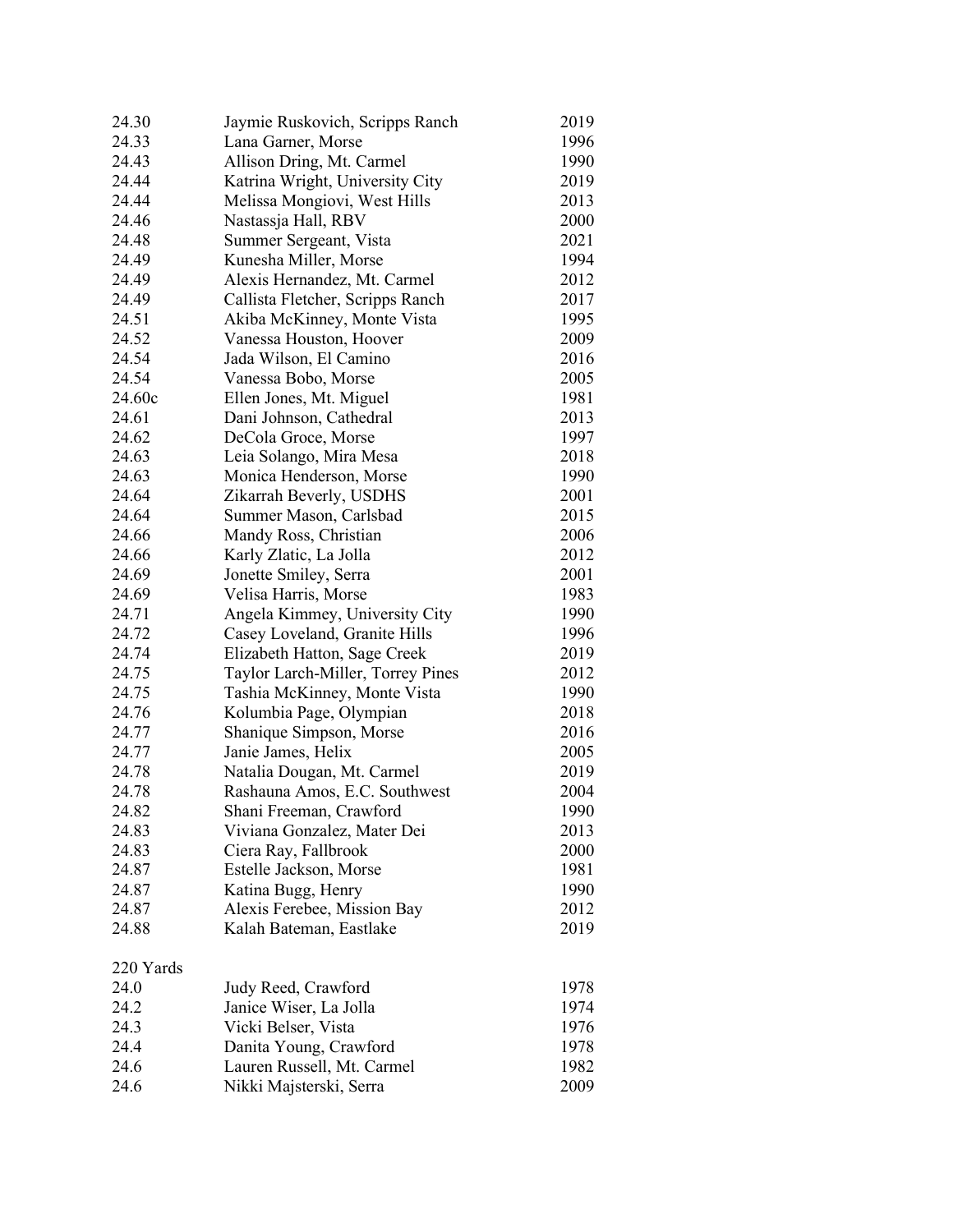| 50.74<br>Monique Henderson, Morse<br>Janice Wiser, La Jolla<br>53.53<br>Katriina Wright, University City<br>53.93<br>54.05<br>Shakara Lott, University City<br>54.09<br>Lana Garner, Morse<br>54.29<br>Allison Dring, Mt. Carmel<br>54.37<br>Janie James, Helix<br>54.70<br>Melissa Mongiovi, West Hills<br>Charlotte Zepherin, Morse<br>54.79<br>Alyssa Bean, Poway<br>55.13<br>Shani Freeman, Crawford<br>55.19<br>Alexis Hernandez, Mt. Carmel<br>55.42<br>55.50<br>Madeline Cramer, Bishop's<br>55.58<br>Betsy Armitage, Clairemont<br>55.63<br>Vanessa Houston, Hoover<br>55.74<br>Olivia Firsching, Cathedral Catholic<br>55.75<br>Whitney Schmucker, La Jolla | 2000<br>1974<br>2019<br>2005<br>1996<br>1990<br>2005<br>2013<br>1980<br>2021<br>1989<br>2012<br>2019 |
|----------------------------------------------------------------------------------------------------------------------------------------------------------------------------------------------------------------------------------------------------------------------------------------------------------------------------------------------------------------------------------------------------------------------------------------------------------------------------------------------------------------------------------------------------------------------------------------------------------------------------------------------------------------------|------------------------------------------------------------------------------------------------------|
|                                                                                                                                                                                                                                                                                                                                                                                                                                                                                                                                                                                                                                                                      |                                                                                                      |
|                                                                                                                                                                                                                                                                                                                                                                                                                                                                                                                                                                                                                                                                      |                                                                                                      |
|                                                                                                                                                                                                                                                                                                                                                                                                                                                                                                                                                                                                                                                                      |                                                                                                      |
|                                                                                                                                                                                                                                                                                                                                                                                                                                                                                                                                                                                                                                                                      |                                                                                                      |
|                                                                                                                                                                                                                                                                                                                                                                                                                                                                                                                                                                                                                                                                      |                                                                                                      |
|                                                                                                                                                                                                                                                                                                                                                                                                                                                                                                                                                                                                                                                                      |                                                                                                      |
|                                                                                                                                                                                                                                                                                                                                                                                                                                                                                                                                                                                                                                                                      |                                                                                                      |
|                                                                                                                                                                                                                                                                                                                                                                                                                                                                                                                                                                                                                                                                      |                                                                                                      |
|                                                                                                                                                                                                                                                                                                                                                                                                                                                                                                                                                                                                                                                                      |                                                                                                      |
|                                                                                                                                                                                                                                                                                                                                                                                                                                                                                                                                                                                                                                                                      |                                                                                                      |
|                                                                                                                                                                                                                                                                                                                                                                                                                                                                                                                                                                                                                                                                      |                                                                                                      |
|                                                                                                                                                                                                                                                                                                                                                                                                                                                                                                                                                                                                                                                                      |                                                                                                      |
|                                                                                                                                                                                                                                                                                                                                                                                                                                                                                                                                                                                                                                                                      |                                                                                                      |
|                                                                                                                                                                                                                                                                                                                                                                                                                                                                                                                                                                                                                                                                      | 2013                                                                                                 |
|                                                                                                                                                                                                                                                                                                                                                                                                                                                                                                                                                                                                                                                                      | 2009                                                                                                 |
|                                                                                                                                                                                                                                                                                                                                                                                                                                                                                                                                                                                                                                                                      | 2017                                                                                                 |
|                                                                                                                                                                                                                                                                                                                                                                                                                                                                                                                                                                                                                                                                      | 2001                                                                                                 |
| Lesley Noll, Mt. Carmel<br>55.82                                                                                                                                                                                                                                                                                                                                                                                                                                                                                                                                                                                                                                     | 1985                                                                                                 |
| Dakota Stanly, Mission Hills<br>55.95                                                                                                                                                                                                                                                                                                                                                                                                                                                                                                                                                                                                                                | 2018                                                                                                 |
| 55.98<br>Lauren Lopez, Carlsbad                                                                                                                                                                                                                                                                                                                                                                                                                                                                                                                                                                                                                                      | 2013                                                                                                 |
| 56.04<br>Kelly McCann, La Costa Canyon                                                                                                                                                                                                                                                                                                                                                                                                                                                                                                                                                                                                                               | 2002                                                                                                 |
| 56.14h<br>Amy Jones, Henry                                                                                                                                                                                                                                                                                                                                                                                                                                                                                                                                                                                                                                           | 1981                                                                                                 |
| 56.16<br>Karly Zlatic, La Jolla                                                                                                                                                                                                                                                                                                                                                                                                                                                                                                                                                                                                                                      | 2012                                                                                                 |
| Adaeze Noble, Olympian<br>56.17                                                                                                                                                                                                                                                                                                                                                                                                                                                                                                                                                                                                                                      | 2018                                                                                                 |
| 56.17<br>Yolanda Fitch, Morse                                                                                                                                                                                                                                                                                                                                                                                                                                                                                                                                                                                                                                        | 1986                                                                                                 |
| 56.21<br>Tanna Schornstein, Torrey Pines                                                                                                                                                                                                                                                                                                                                                                                                                                                                                                                                                                                                                             | 2021                                                                                                 |
| 56.22<br>Corryn Barney, Henry                                                                                                                                                                                                                                                                                                                                                                                                                                                                                                                                                                                                                                        | 2011                                                                                                 |
| Hannah Labrie-Smith, Cathedral<br>56.25                                                                                                                                                                                                                                                                                                                                                                                                                                                                                                                                                                                                                              | 2015                                                                                                 |
| 56.26<br>Sierra Roberson, La Jolla                                                                                                                                                                                                                                                                                                                                                                                                                                                                                                                                                                                                                                   | 2019                                                                                                 |
| 56.27<br>Gail Devers, Sweetwater                                                                                                                                                                                                                                                                                                                                                                                                                                                                                                                                                                                                                                     | 1982                                                                                                 |
| Brianna Sproles, Scripps Ranch<br>56.28                                                                                                                                                                                                                                                                                                                                                                                                                                                                                                                                                                                                                              | 2019                                                                                                 |
| 56.30<br>Gabby Scott, Westview                                                                                                                                                                                                                                                                                                                                                                                                                                                                                                                                                                                                                                       | 2015                                                                                                 |
| 56.34<br>Ann Caroline Kaseberg, Torrey Pines                                                                                                                                                                                                                                                                                                                                                                                                                                                                                                                                                                                                                         | 2016                                                                                                 |
| 56.43<br>Mandy Ross, Christian                                                                                                                                                                                                                                                                                                                                                                                                                                                                                                                                                                                                                                       | 2006                                                                                                 |
| 56.46<br>Nia Akins, Rancho Bernardo                                                                                                                                                                                                                                                                                                                                                                                                                                                                                                                                                                                                                                  | 2016                                                                                                 |
| 56.46<br>Miriam White, Southwest                                                                                                                                                                                                                                                                                                                                                                                                                                                                                                                                                                                                                                     | 1985                                                                                                 |
| 56.49<br>Michelle Gould, La Costa Canyon                                                                                                                                                                                                                                                                                                                                                                                                                                                                                                                                                                                                                             | 2014                                                                                                 |
| 56.53<br>Betsabe Ornelas, Olympian                                                                                                                                                                                                                                                                                                                                                                                                                                                                                                                                                                                                                                   | 2016                                                                                                 |
| 56.53<br>Paige Richard, Poway                                                                                                                                                                                                                                                                                                                                                                                                                                                                                                                                                                                                                                        | 2017                                                                                                 |
| 56.54h<br>Karen Nielsen, Valhalla                                                                                                                                                                                                                                                                                                                                                                                                                                                                                                                                                                                                                                    | 1984                                                                                                 |
| 56.54<br>Leyla McFarland, Eastlake                                                                                                                                                                                                                                                                                                                                                                                                                                                                                                                                                                                                                                   | 2017                                                                                                 |
|                                                                                                                                                                                                                                                                                                                                                                                                                                                                                                                                                                                                                                                                      | 2019                                                                                                 |
|                                                                                                                                                                                                                                                                                                                                                                                                                                                                                                                                                                                                                                                                      |                                                                                                      |
| 56.58<br>Erin Murray, San Pasqual                                                                                                                                                                                                                                                                                                                                                                                                                                                                                                                                                                                                                                    |                                                                                                      |
| Sabrina Edge, RBV<br>56.59<br>1996                                                                                                                                                                                                                                                                                                                                                                                                                                                                                                                                                                                                                                   |                                                                                                      |
| 56.64<br>Amy Taylor, Rancho Bernardo                                                                                                                                                                                                                                                                                                                                                                                                                                                                                                                                                                                                                                 | 1998                                                                                                 |
| Jasmine Winfield, Oceanside<br>56.65                                                                                                                                                                                                                                                                                                                                                                                                                                                                                                                                                                                                                                 | 2002                                                                                                 |
| Tracy Baker, Monte Vista<br>56.67                                                                                                                                                                                                                                                                                                                                                                                                                                                                                                                                                                                                                                    | 1985                                                                                                 |
| 56.67<br>Starla Henderson, Morse                                                                                                                                                                                                                                                                                                                                                                                                                                                                                                                                                                                                                                     | 1998                                                                                                 |
| Tenille Stoudenmire, Rancho Bernardo<br>56.72<br>56.73<br>Katina Bugg, Henry                                                                                                                                                                                                                                                                                                                                                                                                                                                                                                                                                                                         | 2008<br>1990                                                                                         |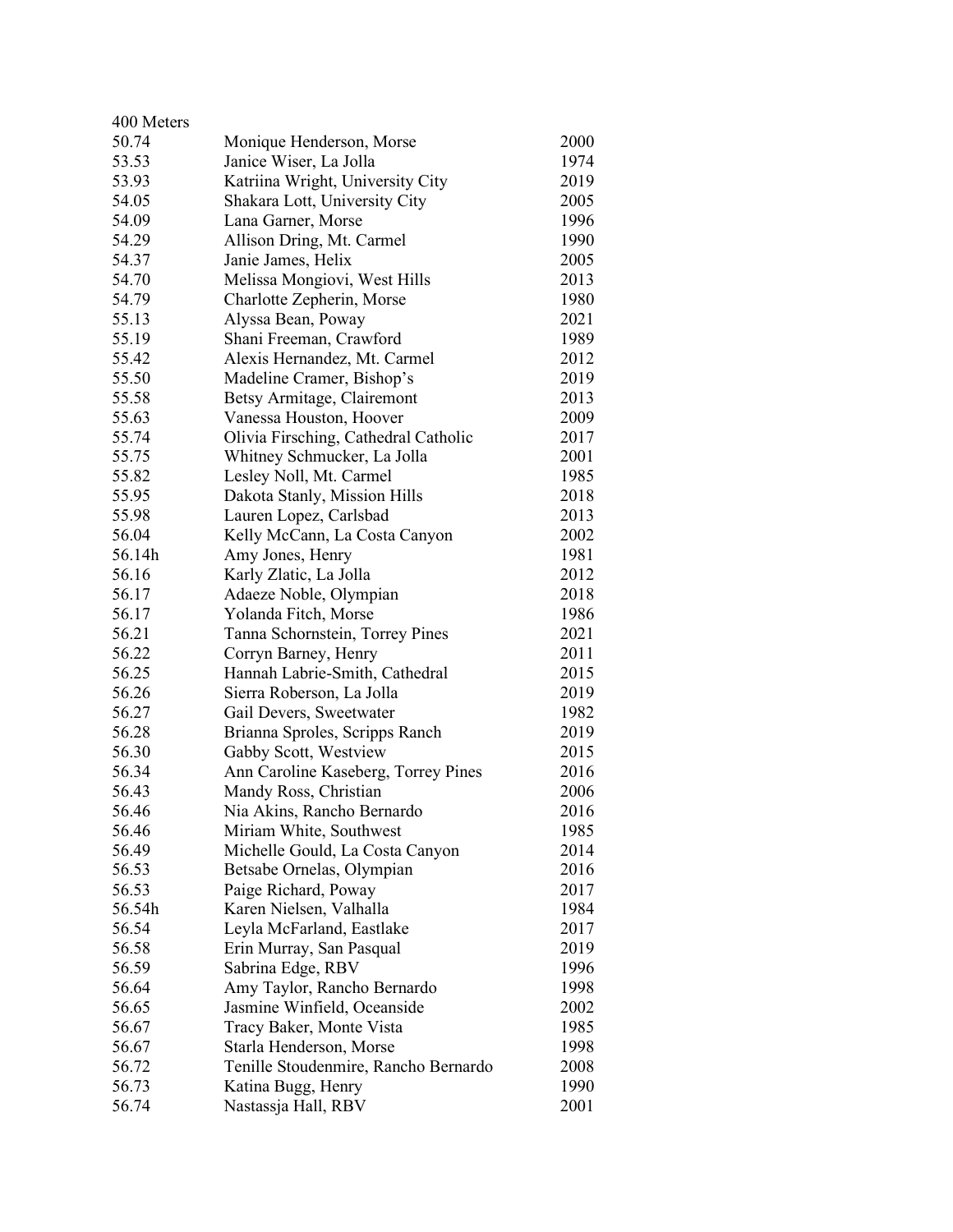| 56.78      | Saniyah Starks, Crawford          | 2021 |
|------------|-----------------------------------|------|
| 56.82      | Jolize Frank, Morse               | 2015 |
| 56.84      | Jasmine Askew, Scripps Ranch      | 2010 |
| 56.87      | Jasmine Chukwueke, Scripps Ranch  | 2006 |
| 56.90      | Sophia Aragon, Cathedral Catholic | 2018 |
| 56.92      | Kolumbia Page, Olympian           | 2018 |
| 56.94      | Kiley McCarthy, Carlsbad          | 2014 |
| 56.94      | Lakenya Simon-West, Grossmont     | 2005 |
| 56.95      | Aroline Neal, RBV                 | 1998 |
| 56.99      | Naomi Mattos, Fallbrook           | 2001 |
| 56.99      | Sakura Roberson, La Jolla         | 2017 |
| 440 Yards  |                                   |      |
| 56.2       | Tracy Baker, Monte Vista          | 1982 |
| 57.1       | Helen Fulton, Bonita Vista        | 1977 |
| 57.2       | Vanessa Thompson, San Diego       | 1976 |
|            |                                   |      |
| 800 Meters |                                   |      |
| 2:08.00    | Lesley Noll, Mt. Carmel           | 1985 |
| 2:08.46    | Laura Chapel, University City     | 1986 |
| 2:08.74    | Jenna Timinsky, San Dieguito      | 2002 |
| 2:08.85    | Kiley McCarthy, Carlsbad          | 2015 |
| 2:08.91    | Nia Akins, Rancho Bernardo        | 2015 |
| 2:09.06    | Darcy Arreola, Grossmont          | 1985 |
| 2:09.11    | Charlotte Kuzminsky, Canyon Crest | 2011 |
| 2:09.38    | Sakura Roberson, La Jolla         | 2017 |
| 2:09.42    | Whitney Schmucker, La Jolla       | 2002 |
| 2:09.94    | Alli Billmeyer, Torrey Pines      | 2010 |
| 2:10.15    | Denise Upsher, Torrey Pines       | 1986 |
| 2:10.45    | Kelly McCann, La Costa Canyon     | 2003 |
| 2:10.70    | Carina Gillespie, Otay Ranch      | 2013 |
| 2:11.07    | Gail Devers, Sweetwater           | 1982 |
| 2:11.27    | Jessica Riedman, La Costa Canyon  | 2019 |
| 2:11.61    | Tessa Buswell, Poway              | 2021 |
| 2:11.79    | Camille Dredge, Torrey Pines      | 1999 |
| 2:11.97    | Madeline Cramer, Bishop's         | 2021 |
| 2:12.03    | Robin Eager, Vista                | 1985 |
| 2:12.12    | Ashlyn Dadkhah, Torrey Pines      | 2012 |
| 2:12.16    | Elizabeth Apgar, Lincoln          | 2009 |
| 2:12.24c   | Melanie Hand, Fallbrook           | 1992 |
| 2:12.28    | Katie Sammer, Rancho Bernardo     | 2013 |
| 2:12.34    | Nihal Kayali, La Jolla            | 2009 |
| 2:12.44    | Allison Hall, Rancho Bernardo     | 2002 |
| 2:12.48    | Amonica Phipps, Morse             | 2001 |
| 2:12.61    | Holly Neshat, Scripps Ranch       | 2012 |
| 2:12.62    | Sammy Silva, Our Lady of Peace    | 2009 |
| 2:12.69    | Cassie Atkinson, El Capitan       | 2004 |
| 2:12.77    | Natalie Neshat, Scripps Ranch     | 2012 |
| 2:12.80    | Tracy Baker, Monte Vista          | 1983 |
| 2:12.92    | Julia Morales, Scripps Ranch      | 2018 |
| 2:12.99    | Dani Schuster, Torrey Pines       | 2003 |
|            |                                   |      |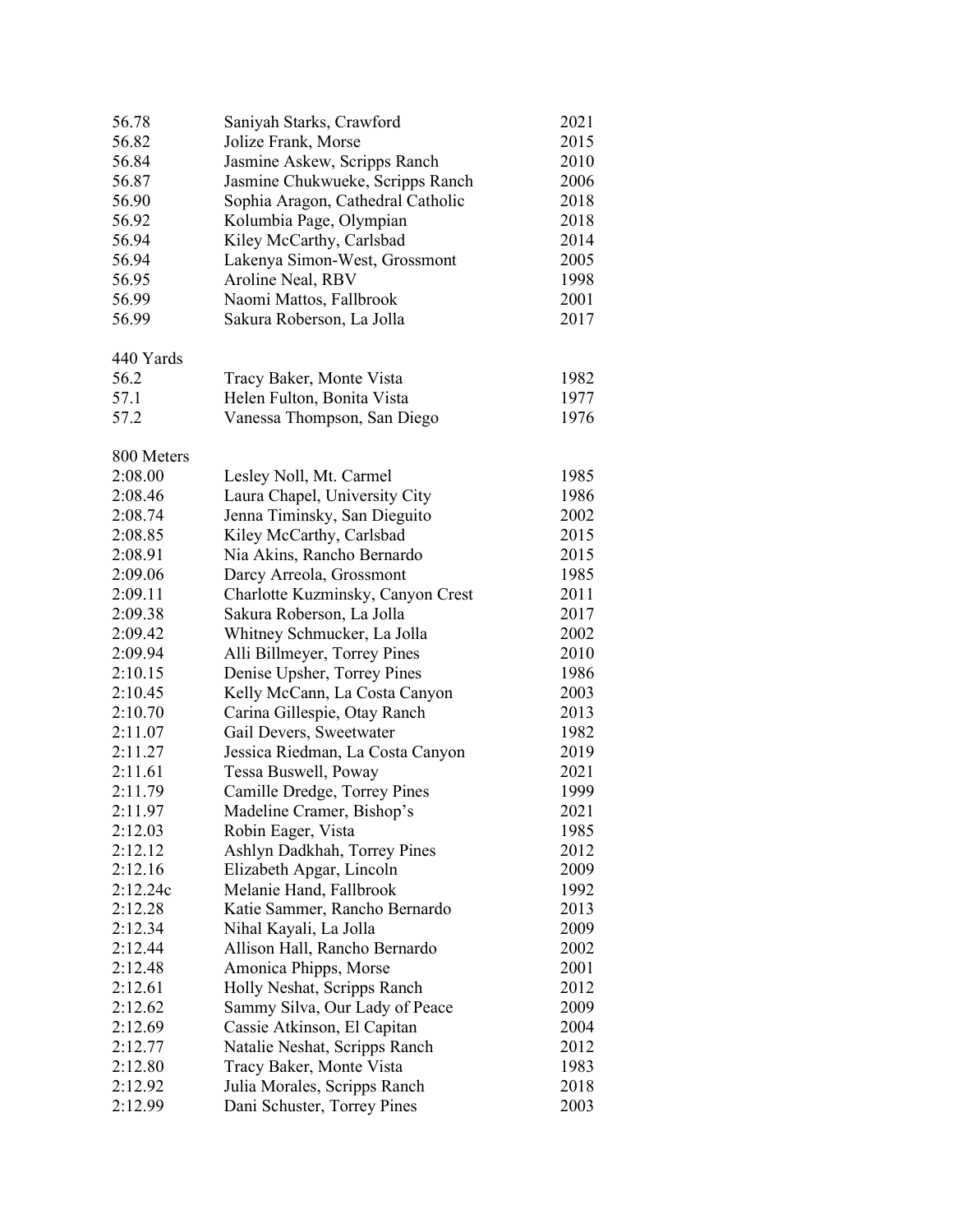| 2:13.08      | Kelly Bernd, Canyon Crest        | 2015 |
|--------------|----------------------------------|------|
| 2:13.15      | Jacey Farmer, Rancho Bernardo    | 2019 |
| 2:13.26      | Kristi Bache, USDHS              | 1988 |
| 2:13.31      | Sierra Roberson, La Jolla        | 2017 |
| 2:13.38      | Teresa Perez, Coronado           | 2017 |
| 2:13.41      | Amanda Post, Cathedral Catholic  | 2010 |
| 2:13.48      | Charity Stowell, Mt. Carmel      | 1990 |
| 2:13.52      | Jessica Riedman, La Costa Canyon | 2018 |
| 2:13.53      | Amanda Moore, Torrey Pines       | 2006 |
| 2:13.54      | Hannah Riggins, Del Norte        | 2021 |
| 2:13.68      | Susan Scott, Mt. Carmel          | 1991 |
| 2:13.85      | Kaelyn Harbison, Westview        | 2013 |
| 2:13.98      | April Montgomery, Helix          | 2003 |
| 2:13.99      | Hallie Pullum, Point Loma        | 2014 |
|              |                                  |      |
| 880 Yards    |                                  |      |
| 2:12.0       | Kristina Hand, Fallbrook         | 1988 |
| 2:12.8       | Beth Howell, San Dieguito        | 1975 |
| 2:14.0       | Nel Griffith, Henry              | 1980 |
|              |                                  |      |
| 1,600 Meters |                                  |      |
| 4:41.71      | Alli Billmeyer, Torrey Pines     | 2011 |
| 4:42.77      | Darcy Arreola, Grossmont         | 1986 |
| 4:45.46      | McKenna Brown, La Costa Canyon   | 2018 |
| 4:45.46      | Tina Allen, Santana              | 1982 |
| 4:45.98      | Kira Jorgensen, Vista            | 1987 |
| 4:47.67      | Sammy Silva, Our Lady of Peace   | 2009 |
| 4:48.20      | Kelly Lawson, La Costa Canyon    | 2011 |
| 4:48.34      | Kristin Fahy, La Costa Canyon    | 2019 |
| 4:49.50      | Erin Menefee, Mt. Carmel         | 2010 |
| 4:49.53      | Laura Chapel, University City    | 1986 |
| 4:49.64      | Molly Grabill, Rancho Bernardo   | 2010 |
| 4:51.39      | Kelly Bernd, Canyon Crest        | 2015 |
| 4:50.02      | Emma Abrahamson, La Costa Canyon | 2014 |
| 4:50.74      | Jessica Riedman, La Costa Canyon | 2018 |
| 4:50.83      | Milena Glusac, Fallbrook         | 1993 |
| 4:52.30      | Erin Gillingham, Torrey Pines    | 2009 |
| 4:52.42      | Claire Rethmeier, San Pasqual    | 2004 |
| 4:53.36      | Megan Morgan, Torrey Pines       | 2010 |
| 4:53.75      | Jacey Farmer, Rancho Bernardo    | 2019 |
| 4:54.23      | Desiree Davila, Hilltop          | 2000 |
| 4:54.23      | Dani Schuster, Torrey Pines      | 2002 |
| 4:55.08      | Julie Ott, USDHS                 | 1997 |
| 4:55.72      | Anne Charles, Canyon Crest       | 2012 |
| 4:55.72      | Jenna Timinsky, San Dieguito     | 2002 |
| 4:55.94      | Bella Longo, Mission Vista       | 2019 |
| 4:56.04h     | Julie Bates, Mira Mesa           | 1984 |
| 4:56.16      | Jennifer Sheflo, Poway           | 1984 |
| 4:56.18      | Caitlin Krol, Cathedral Catholic | 2012 |
| 4:56.20      | Claire Becker, Bonita Vista      | 1993 |
| 4:56.25      | Katy Andrews, La Costa Canyon    | 2006 |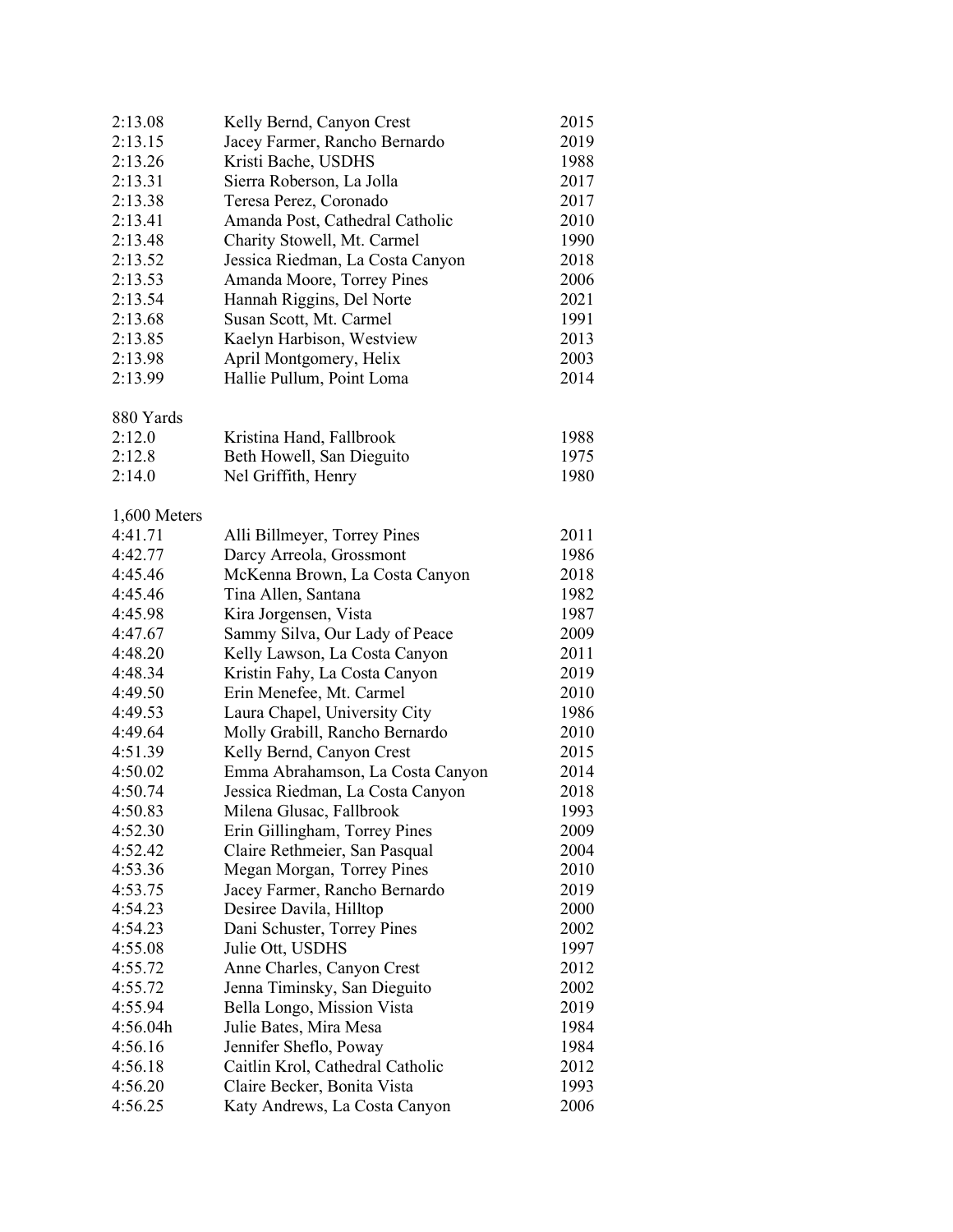| 4:56.43      | Julie Komosinski, Torrey Pines         | 1999 |
|--------------|----------------------------------------|------|
| 4:56.77      | Jessie Ooms, University City           | 2003 |
| 4:56.90      | Tessa Buswell, Poway                   | 2021 |
| 4:57.12      | Luz Mercado, Eastlake                  | 2019 |
| 4:57.48      | Annika Salz, Torrey Pines              | 2021 |
| 4:57.51      | Brianna Miller, Carlsbad               | 2012 |
| 4:57.63      | Lorin Scott, San Pasqual               | 2004 |
| 4:57.69      | Lindsay delaMontaigne, Rancho Bernardo | 2005 |
| 4:57.84      | Bre Schofield, Carlsbad                | 2007 |
| 4:57.88      | Sandy Blakeslee, Vista                 | 1983 |
| 4:57.90      | Sabrina Seay, Mt. Carmel               | 2013 |
| 4:58.01      | Carlie Dorostkar, Canyon Crest         | 2019 |
| 4:58.11      | Julia Yang, Westview                   | 2012 |
| 4:58.27      | Savannah Vasquez, Mission Hills        | 2010 |
| 4:58.87      | Shanna St. Laurent, Rancho Buena Vista | 2008 |
| 4:58.91      | Sariah St. Laurent, El Camino          | 2004 |
| 4:58.96      | Lexi Watkins, LJCD                     | 2018 |
| 4:59.00      | Kiley McCarthy, Carlsbad               | 2017 |
| 4:59.21      | Tricia Mattson, Fallbrook              | 1997 |
| 4:59.22      | Hannah Riggins, Del Norte              | 2021 |
| 4:59.27      |                                        | 2003 |
|              | Marie Raffray, San Dieguito            |      |
| 4:59.33      | Mallory Asis, Mira Mesa                | 2021 |
| 4:59.34      | Stephanie Fedorchak, Fallbrook         | 1984 |
| 4:59.38      | Savannah Vasquez, Mission Hills        | 2009 |
| 4:59.39      | Angela Ortlieb, San Pasqual            | 2014 |
| 4:59.41      | Bryanna Fuller, Rancho Bernardo        | 2015 |
| 4:59.42      | Sarah Abrahamson, La Costa Canyon      | 2015 |
| 4:59.43      | Nia Akins, Rancho Bernardo             | 2016 |
| 4:59.44      | Ellie Abrahamson, La Costa Canyon      | 2013 |
| 4:59.39      | Rebecca Bostwick, University City      | 2005 |
| 4:59.50      | Shanoah Souza, La Costa Canyon         | 2011 |
| 4:59.62      | Jessy Hansen, University City          | 2012 |
| Mile         |                                        |      |
| 4:47.01      | McKenna Brown, La Costa Canyon         | 2018 |
| 4:49.98      | Kristin Fahy, La Costa Canyon          | 2019 |
| 4:55.26      | Kristi Bache, USDHS                    | 1988 |
| 4:55.7       | Cheryl Flowers, Valhalla               | 1977 |
| 4:56.00      | Jessica Riedman, La Costa Canyon       | 2018 |
| 4:58.34      | Nicolette Sorensen, Torrey Pines       | 2013 |
| 4:59.14      | Nihal Kayali, La Jolla                 | 2009 |
| 3,200 Meters |                                        |      |
| 10:11.38     | Kristin Fahy, La Costa Canyon          | 2019 |
| 10:15.97     | McKenna Brown, La Costa Canyon         | 2018 |
| 10:18.92     | Alli Billmeyer, Torrey Pines           | 2011 |
| 10:19.17     | Molly Grabill, Rancho Bernardo         | 2011 |
| 10:23.50     | Emma Abrahamson, La Costa Canyon       | 2014 |
| 10.24.23     | Kira Jorgensen, Vista                  | 1987 |
| 10:24.61     | Milena Glusac, Fallbrook               | 1991 |
| 10:26.15     | Carlie Dorostkar, Canyon Crest         | 2019 |
|              |                                        |      |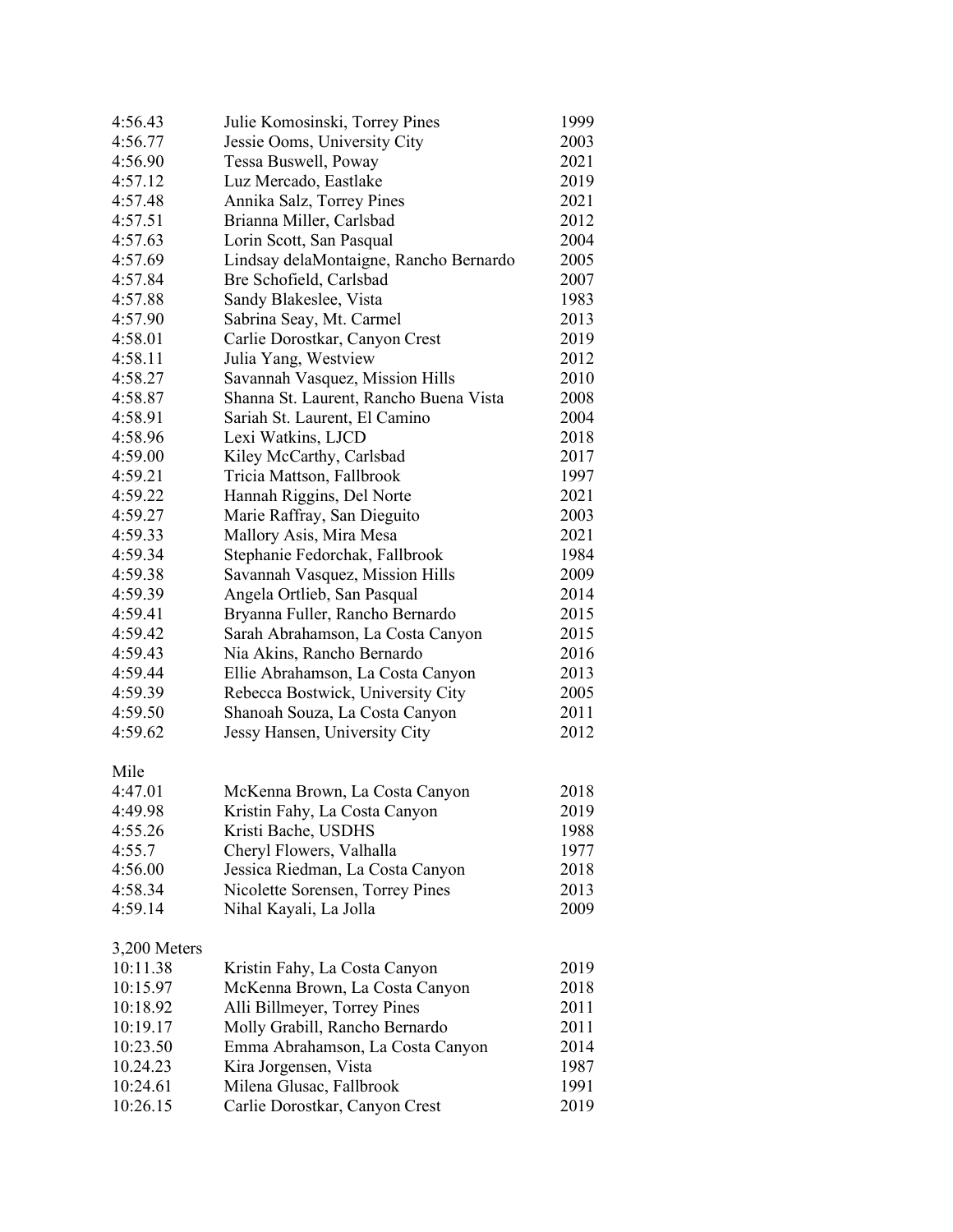| 10:27.73            | Shanoah Souza, La Costa Canyon    | 2011 |
|---------------------|-----------------------------------|------|
| 10:29.65            | Aimee Trujillo, Poway             | 2011 |
| 10.29.70            | Megan Morgan, Torrey Pines        | 2010 |
| 10:31.07            | Betsy Chadwick, Mira Mesa         | 1981 |
| 10:31.65            | Stormy Wallace, Sage Creek        | 2021 |
| 10:32.62            | Sandy Blakeslee, Vista            | 1983 |
| 10:33.10            | Skyler Wallace, Sage Creek        | 2019 |
| 10:35.93            | Annika Salz, Torrey Pines         | 2021 |
| 10:36.05            | Darcy Arreola, Grossmont          | 1986 |
| 10:36.34            | Courtney Baird, Helix             | 1999 |
| 10:36.58            | Katy Andrews, La Costa Canyon     | 2007 |
| 10:36.83            | Julie Manson, Rancho Bernardo     | 2000 |
| 10:37.05            | Kelly Bernd, Canyon Crest         | 2016 |
| 10:37.70            | Mallory Asis, Mira Mesa           | 2021 |
| 10:38.0             | Nicole Nugent, Torrey Pines       | 1987 |
| 10:38.23            | Sammy Silva, Our Lady of Peace    | 2009 |
| 10:38.63            | Mackenzie Rogers, Poway           | 2021 |
| 10:40.12            | Maureen Winner, Torrey Pines      | 1984 |
| 10:40.34            | Desiree Davila, Hilltop           | 2001 |
| 10:40.84            | Kelly Lawson, La Costa Canyon     | 2012 |
| 10:41.44            | Tina Allen, Santana               | 1982 |
| 10:41.65            | Shelly Lachel, Monte Vista        | 1981 |
| 10.42.7             | Julie Ott, USDHS                  | 1997 |
| 10:43.18            | Mira Hornbacher, RBV              | 1989 |
| 10.43.8             | Lori Giacinti, USDHS              | 1997 |
| 10:44.24            | Kelsey O'Connell, Torrey Pines    | 2013 |
| 10:44.34            | Erica Barrett, Westview           | 2016 |
| 10:45.41            | Ashlyn Dadkhah, Torrey Pines      | 2012 |
| 10:45.48            | Melissa Keim, San Pasqual         | 1993 |
| 10:45.48            | Nicolette Sorensen, Torrey Pines  | 2013 |
| 10:45.65            | Patricia Miessner, Eastlake       | 2018 |
| 10.45.91            | Sabrina Seay, Mt. Carmel          | 2013 |
| 10.46.01            | Laura Moran, Mt. Carmel           | 2016 |
| 10:46.04            | Kira Loren, Canyon Crest          | 2016 |
| 10:46.46            | Angela Ortlieb, San Pasqual       | 2014 |
| 10:46.63            | Ellie Abrahamson, La Costa Canyon | 2012 |
| 10:46.84            | Sheree Shea, University City      | 2009 |
| 10:47.26            | Loretta Kilmer, Ramona            | 2001 |
|                     |                                   |      |
| 2-Mile              |                                   |      |
| 10:29.07            | Claire Rethmeier, San Pasqual     | 2004 |
| 10:44.6             | Carol Keller, Helix               | 1977 |
| 10:47.7             | Cheryl Flowers, Valhalla          | 1979 |
| 10:49.8             | Teri Brown, San Pasqual           | 1979 |
|                     |                                   |      |
| 100 Hurdles $(33')$ |                                   |      |
| 13.85               | Aaliyah McCormick, Scripps Ranch  | 2021 |
| 13.86               | Dani Johnson, Cathedral Catholic  | 2015 |
| 14.10               | Charlize James, San Diego         | 2021 |
| 14.13               | Danielle Littleton, Vista         | 2009 |
| 14.15               | Elise Miller, San Pasqual         | 2021 |
|                     |                                   |      |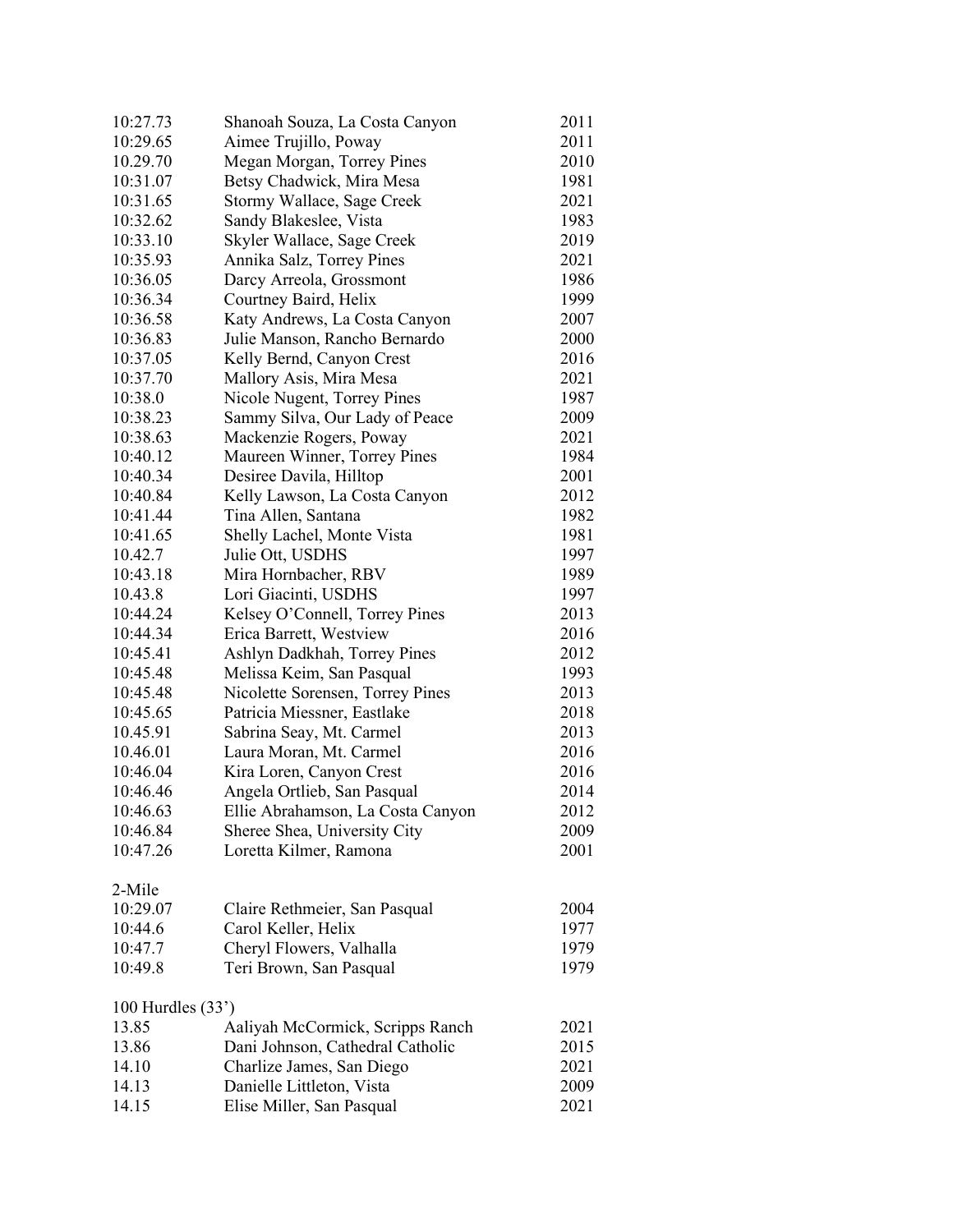| 14.17           | Hannah Nealis, Valley Center            | 2016 |
|-----------------|-----------------------------------------|------|
| 14.26           | Asia Smith, Mission Vista               | 2017 |
| 14.27           | Taylor Larch-Miller, Torrey Pines       | 2012 |
| 14.28           | Sonia Redon, San Diego                  | 2019 |
| 14.28           | Jessica Eggleston, El Camino            | 2003 |
| 14.32           | Gail Devers, Sweetwater                 | 1984 |
| 14.32           | Leah Molter, Valhalla                   | 2015 |
| 14.33           | Laiah Blue, Granite Hills               | 2004 |
| 14.35           | Erin Blunt, San Pasqual                 | 1992 |
| 14.36           | Hannah Labrie-Smith, Cathedral          | 2014 |
| 14.38           | Devin Collins, Granite Hills            | 2011 |
| 14.41           | Tajanique Bell, Scripps Ranch           | 2016 |
| 14.49           | Andria Booker, El Camino                | 1998 |
| 14.47           | Kapiolani Coleman, Cathedral Catholic   | 2021 |
| 14.50           | Joniece Ervin, Oceanside                | 2012 |
| 14.52           | Shakira Thompson, Helix                 | 2005 |
| 14.54           | Sydney Magdalena, Olympian              | 2014 |
| 14.54           | Kim Dill, Poway                         | 1990 |
| 14.62           | Melissa Barnum, Rancho Bernardo         | 2009 |
| 14.62           | Tamika Brazzel, El Camino               | 2011 |
| 14.64           | Kelli Hancock, La Jolla                 | 2013 |
| 14.69           | Alishia Carter, Rancho Bernardo         | 1998 |
| 14.73           | Iesha Iwobe, Oceanside                  | 2010 |
| 14.76           | Alyssa Chang, Otay Ranch                | 2012 |
| 14.78           | Tanisha Johnson, Helix                  | 2002 |
| 14.78           | Morgan Rehm, San Pasqual                | 2013 |
| 14.80           | Susanna Marshall, Canyon Crest          | 2008 |
| 14.80           | Janaysha Lyons-Walker, Morse            | 2013 |
| 14.82           | Latanya Agurs, Grossmont                | 1998 |
| 14.84           | Kate Thomas, Torrey Pines               | 2018 |
| 14.86           | Katie Coin, Rancho Bernardo             | 2000 |
| 14.87           | Tyra Jones, San Marcos                  | 2014 |
| 14.93           | Meggie Afenir, Escondido                | 2003 |
| 14.93           | Tia Knight, Steele Canyon               | 2011 |
| 14.96           | Morgan Rehm, San Pasqual                | 2011 |
| 14.97           | Emelliah Vaught. Steele Canyon          | 2019 |
| 14.99           | Bahed Hernandez, Mt. Carmel             | 1996 |
| 15.02           | Hayley O'Brien, Valhalla                | 2009 |
| 15.03           | Kiesha Porter, Mira Mesa                | 1994 |
| 15.05           | Carli Lloyd, Fallbrook                  | 2005 |
| 15.06           | Jasmine Young, Serra                    | 2014 |
| 15.09           | Larissa Johnson, Poway                  | 2013 |
| 15.09           | Charay Savage, Otay Ranch               | 2006 |
| 15.09           | Teigen O'Donnell, La Costa Canyon       | 2017 |
|                 |                                         |      |
| 300 Low Hurdles |                                         |      |
| 41.30           | Dani Johnson, Cathedral                 | 2015 |
| 41.67           | Hannah Labrie-Smith, Cathedral Catholic | 2014 |
| 41.99           | Tajanique Bell, Steele Canyon           | 2016 |
| 42.26           | Gail Devers, Sweetwater                 | 1983 |
| 42.32           | Leah Molter, Valhalla                   | 2015 |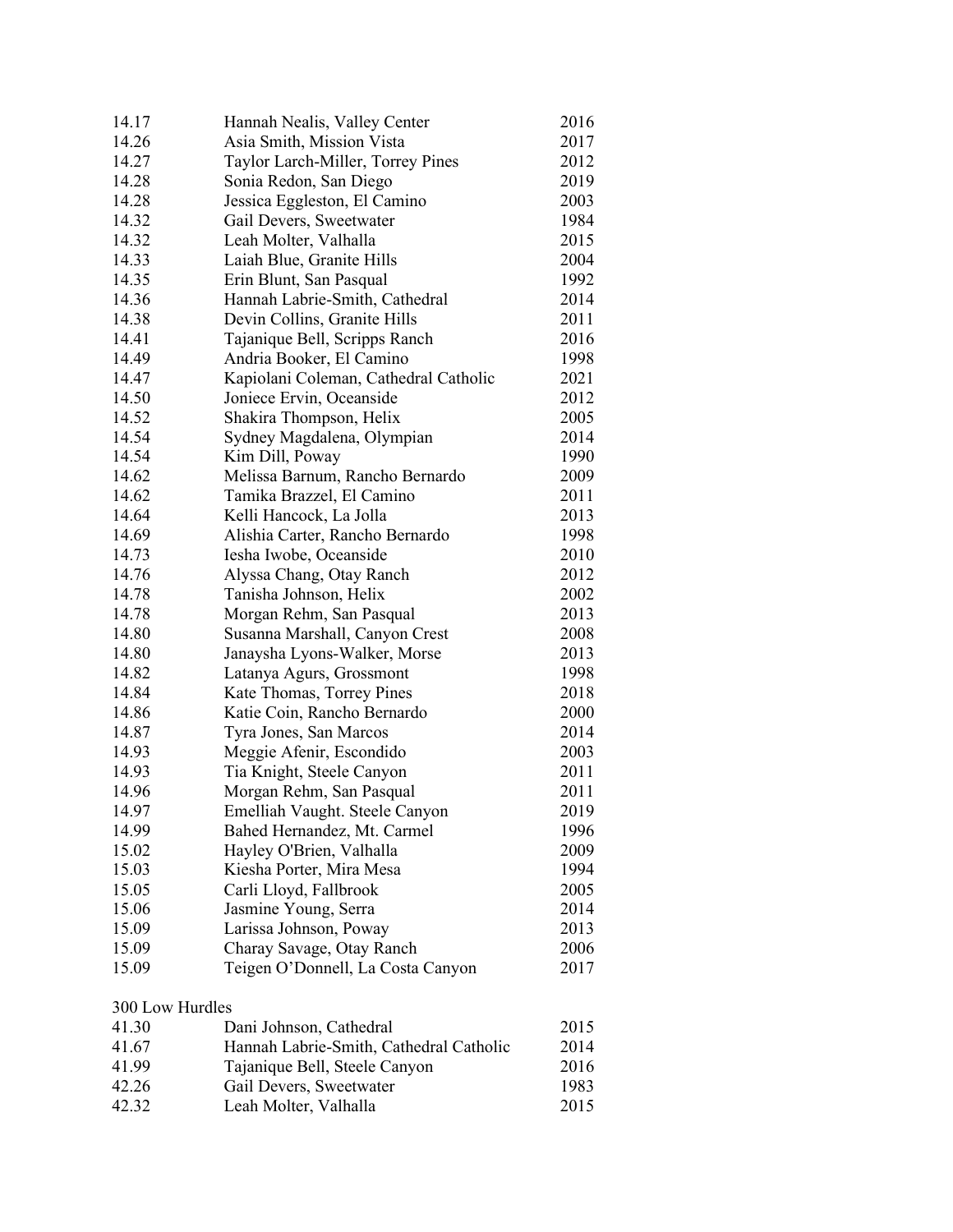| 42.59 | Kelli Hancock, La Jolla               | 2013 |
|-------|---------------------------------------|------|
| 42.62 | Joniece Ervin, Oceanside              | 2012 |
| 42.69 | Erin Blunt, San Pasqual               | 1991 |
| 42.71 | Alia Scott, Vista                     | 2018 |
| 42.75 | Taylor Larch-Miller, Torrey Pines     | 2012 |
| 42.77 | Aaliyah McCormick, Scripps Ranch      | 2021 |
| 43.04 | Tanisha Johnson, Eastlake             | 2000 |
| 43.24 | Kapiolani Coleman, Cathedral Catholic | 2021 |
| 43.53 | Kate Thomas, Torrey Pines             | 2018 |
| 43.61 | Megan Mattson, Sage Creek             | 2018 |
| 43.63 | Tamika Brazzel, El Camino             | 2012 |
| 43.67 | Maya Occiano, Mission Hills           | 2018 |
| 43.67 | Madilyn Mayo, Grossmont               | 2018 |
| 43.67 | Devin Collins, Granite Hills          | 2011 |
| 43.75 | Charlize James, San Diego             | 2021 |
| 43.80 | Janaysha Lyons-Walker, Morse          | 2013 |
| 43.82 | Laiah Blue, Granite Hills             | 2004 |
| 43.82 | Catie Coin, Rancho Bernardo           | 2000 |
| 43.86 | Audrey Pound, Poway                   | 2001 |
| 43.91 | Jessica Garcia, Rancho Bernardo       | 2013 |
| 43.94 | Shannon Proffer, Santana              | 1990 |
| 43.95 | Makell Edwards, San Pasqual           | 2019 |
| 43.96 | Michelle Outlaw, Lincoln              | 1986 |
| 43.97 | Karina Janik, Torrey Pines            | 2021 |
| 43.99 | Morgan Rehm, San Pasqual              | 2013 |
| 44.00 | Janet Duffy, Mt. Carmel               | 1984 |
| 44.03 | Hannah Nealis, Valley Center          | 2016 |
| 44.10 | Rudy Mandell, Del Norte               | 2016 |
| 44.18 | Lauren Medley, Del Norte              | 2021 |
| 44.30 | Danielle Littleton, Vista             | 2009 |
| 44.30 | Jessica Eggleston, El Camino          | 2003 |
| 44.30 | Nastassja Hall, RBV                   | 2002 |
| 44.44 | Kim Dill, Poway                       | 1989 |
| 44.44 | Cassandra Tyson, Mt. Carmel           | 1989 |
| 44.46 | Carrie Vickery, El Capitan            | 1995 |
| 44.47 | Carlene Jones, Morse                  | 1993 |
| 44.51 | Bryeanna Barmer, Helix                | 2000 |
| 44.56 | Sharita Thompson, Helix               | 2006 |
| 44.53 | Wendy Edelen, Crawford                | 1981 |
| 44.59 | Stacy Thompson, Morse                 | 1988 |
| 44.60 | Kiesha Porter, Mira Mesa              | 1994 |
| 44.60 | Tisha Matthews, El Camino             | 1998 |
| 44.64 | Jennifer Pedroza, Escondido           | 2018 |
| 44.64 | Unika Smith, Lincoln                  | 2000 |
| 44.66 | Monique Van, Steele Canyon            | 2013 |
| 44.66 | Sonia Redon, San Diego                | 2019 |
| 44.67 | Alexi Allen, San Marcos               | 2019 |
| 44.69 | Marline Estell, Mission Hills         | 2011 |
| 44.71 | Simone James, Christian               | 2019 |
| 44.71 | Maddie Murray, Poway                  | 2015 |
| 44.80 | Cathy Stark, San Pasqual              | 1989 |
|       |                                       |      |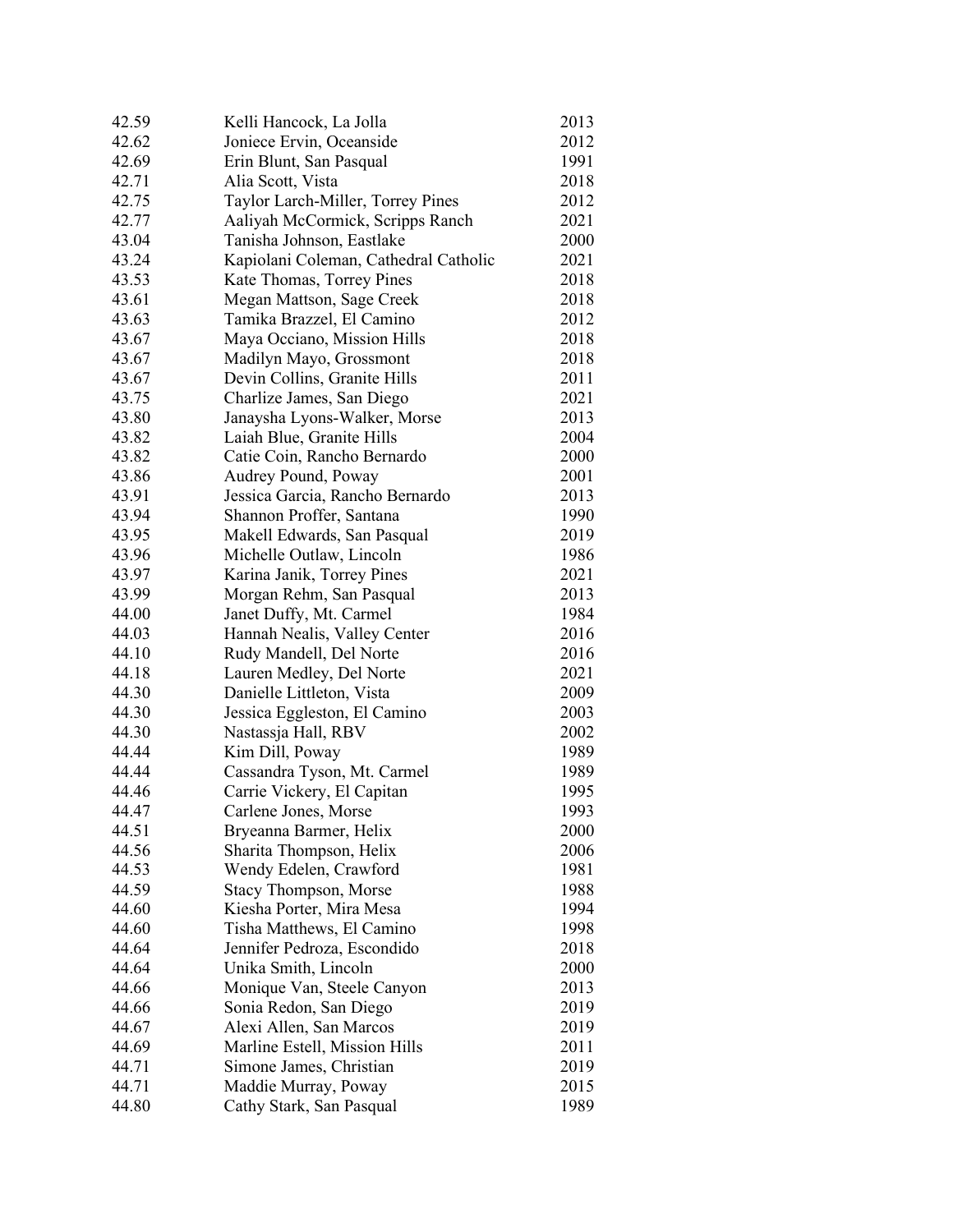| 44.80                    | Breanna Curry, University City | 2014         |
|--------------------------|--------------------------------|--------------|
| 44.81                    | Sydney Magdalena, Olympian     | 2012         |
| 44.83                    | T'Shara Hicks, University City | 2004         |
| 44.83                    | Jeyla Spencer, San Diego       | 2013         |
| 44.90                    | Julie Cartere, Southwest       | 1982         |
| 44.90                    | Erin DeHahn, Hilltop           | 1999         |
| 44.91                    | Annie King, La Jolla           | 1981         |
|                          |                                |              |
| 400 Meter relay          |                                |              |
| 45.94c (46.14y) Crawford |                                | 1977         |
| 46.35                    | Morse                          | 2001         |
| 46.41                    | Scripps Ranch                  | 2019         |
| 46.42                    | El Camino                      | 2003         |
| 46.44                    | Morse                          | 2000         |
| 46.44                    | Morse                          | 1996         |
| 46.68                    | Morse                          | 1998         |
| 46.78                    | Morse                          | 1994         |
| 46.82                    | El Camino                      | 2004         |
| 46.89                    | Morse                          | 1987         |
| 46.99                    | Morse                          | 1995         |
| 47.00c (47.20y) Crawford |                                | 1978         |
| 47.03                    | El Camino                      | 2002         |
| 47.06                    | Poway                          | 2008         |
| 47.12                    | Morse                          | 1989         |
| 47.28                    | Olympian                       | 2018         |
| 47.29                    | Morse                          | 2005         |
| 47.31                    | <b>Torrey Pines</b>            | 2012         |
| 47.33                    | Morse                          | 1991         |
| 47.37                    | Rancho Bernardo                | 2015         |
| 47.38                    | Morse                          | 2003         |
| 47.41                    | Morse                          | 1982         |
| 47.45                    | Morse                          | 1985         |
| 47.46                    | San Marcos                     | 2018         |
| 47.48                    | Morse                          | 1997         |
| 47.54                    | Cathedral Catholic             | 2015         |
| 47.54                    | Morse                          | 1999         |
|                          |                                |              |
| 47.59<br>47.60           | University City<br>Helix       | 2005         |
| 47.62                    | El Camino                      | 2002         |
|                          |                                | 2000         |
| 47.65                    | Lincoln                        | 1998         |
| 1,600 Meter Relay        |                                |              |
| 3:47.63                  | Cathedral Catholic             | 2015         |
| 3:49.12h                 | Morse                          |              |
| 3:49.75                  | Mt. Carmel                     | 1996<br>1991 |
|                          |                                |              |
| 3:50.63                  | Scripps Ranch                  | 2019         |
| 3:50.66                  | <b>Torrey Pines</b>            | 2012         |
| 3:51.38                  | Morse                          | 1999         |
| 3:51.54                  | Poway                          | 2021         |
| 3:51.75                  | La Jolla                       | 2012         |
| 3:52.20                  | San Pasqual                    | 1991         |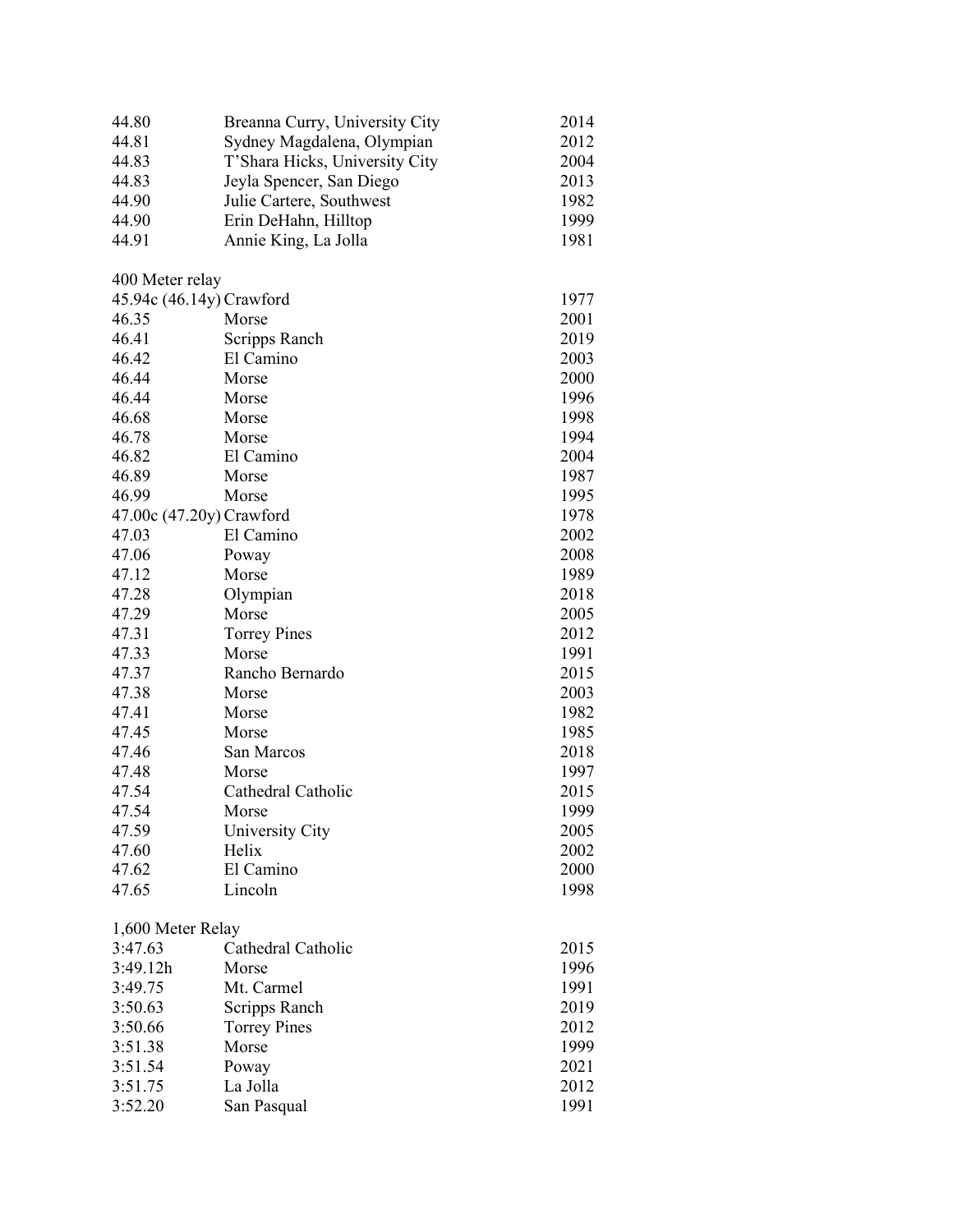| 3:52.28            | Carlsbad                        | 2012 |
|--------------------|---------------------------------|------|
| 3:52.31            | Morse                           | 1993 |
| 3:52.35            | Olympian                        | 2018 |
| 3:52.61            | <b>Torrey Pines</b>             | 2018 |
| 3:52.72            | Morse                           | 2001 |
| 3:53.03            | La Jolla                        | 2016 |
| 3:53.07            | San Pasqual                     | 1992 |
| 3:53.07            | La Costa Canyon                 | 2005 |
| 3:53.32            | La Jolla                        | 2017 |
| 3:53.43            | Morse                           | 1997 |
| 3:53.44            | Mt. Carmel                      | 1992 |
| 3:53.59            | University City                 | 2004 |
| 3:53.84h           | Mt. Carmel                      | 1990 |
| 3:53.95            | Mt. Carmel                      | 1989 |
| 3:53.98            | La Jolla                        | 2013 |
| 3:53.99            | <b>Mission Hills</b>            | 2018 |
| 3:54.12            | La Costa Canyon                 | 2016 |
| 3:54.12            | Mt. Carmel                      | 2009 |
| 3:54.31            | Mt. Carmel                      | 1985 |
| 3:54.35            | Morse                           | 1991 |
| 3:54.78            | Rancho Bernardo                 | 2014 |
| 3:54.86            | Olympian                        | 2017 |
| 3:54.90            | Cathedral Catholic              | 2016 |
|                    |                                 |      |
| Mile Relay         |                                 |      |
| 3:50.47            | Crawford                        | 1981 |
| 3:51.93            | Crawford                        | 1978 |
| 3:52.01            | Morse                           | 1981 |
| 3:53.6             | Crawford                        | 1977 |
|                    |                                 |      |
| High Jump          |                                 |      |
| $6-1\frac{3}{4}$   | Sue McNeal, Carlsbad            | 1979 |
| $5 - 11$           | Whitney Sisler, La Costa Canyon | 2007 |
| $5-10\frac{1}{2}$  | Alysah Hickey, Coronado         | 2019 |
| $5-10\frac{1}{4}$  | Jamie Klages, Coronado          | 2005 |
| $5-10$             | Lynn Patrick, Serra             | 1988 |
| $5-9$              | Cheyenne Roberts, Westview      | 2020 |
| $5-9$              | Breanna Curry, University City  | 2013 |
| $5-9$              | Danielle Bryan, El Camino       | 2012 |
| $5-9$              | Lisa Underhill, RBV             | 1997 |
| $5 - 8\frac{1}{2}$ | Lindsay Whetstine, Mt. Carmel   | 2005 |
| $5 - 8\frac{1}{4}$ | Chris Remmling, San Dieguito    | 1976 |
| $5 - 8\frac{1}{4}$ | Karyn Armstrong, Torrey Pines   | 1988 |
| $5 - 8\frac{1}{4}$ | Sara Macey, Vista               | 2008 |
| $5 - 8$            | Jackie Anderson, Mt. Miguel     | 1986 |
| $5 - 8$            | Christy Kurras, Poway           | 1988 |
| $5 - 7\frac{1}{2}$ | Cindy Gilbert, Oceanside        | 1974 |
| $5 - 7$            | Denise Parker, Hoover           | 1964 |
| $5 - 7$            | Gabby LeClaire, Monte Vista     | 1981 |
| $5 - 7$            | Kim Reed, Valhalla              | 1984 |
| $5 - 7$            | Bonnie Zabinsky, Valley Center  | 2004 |
|                    |                                 |      |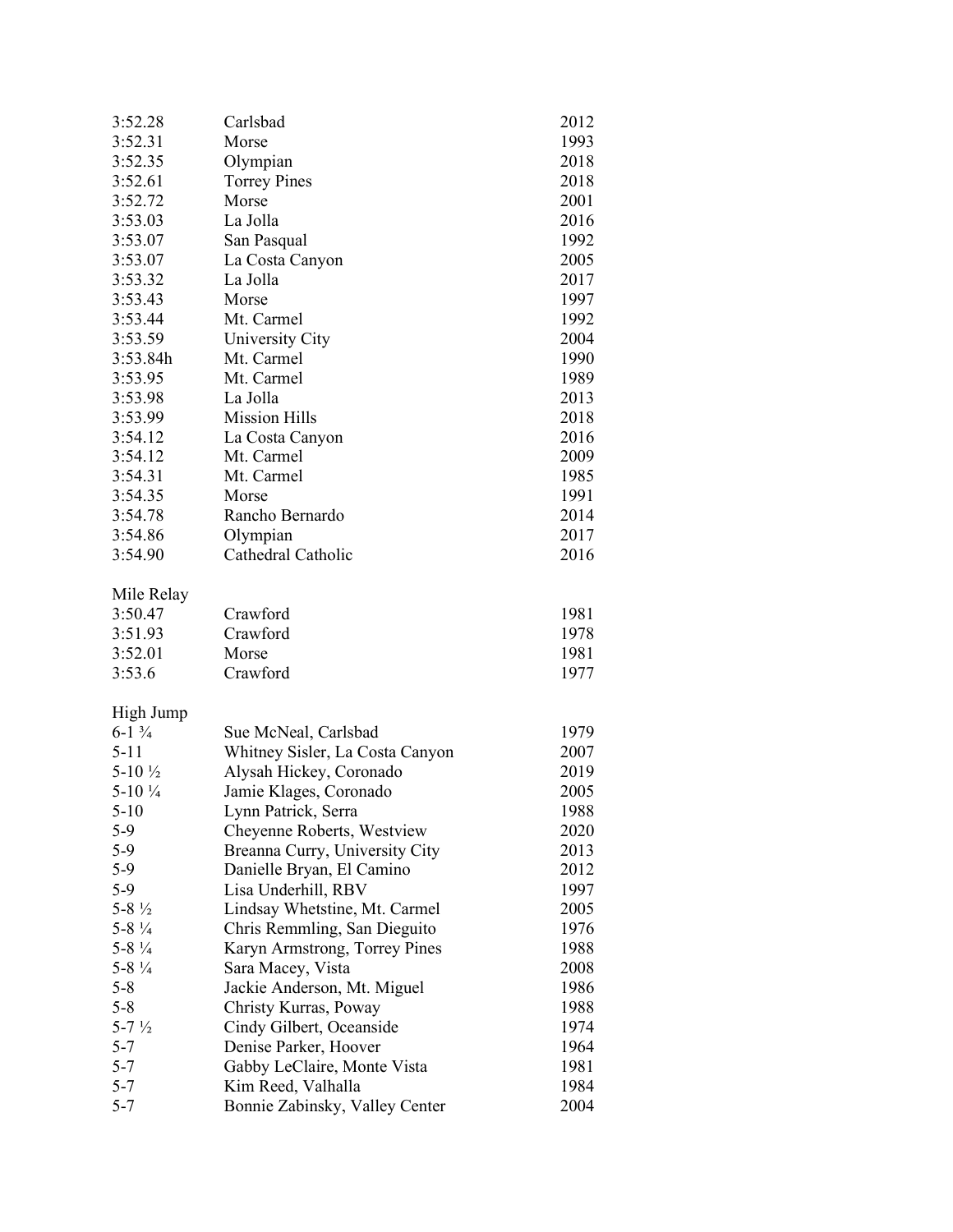| $5 - 7$             | Julianna Holm, Maranatha            | 2021 |
|---------------------|-------------------------------------|------|
| Pole Vault          |                                     |      |
| $14-6$              | Ashley Callahan, Rancho Bernardo    | 2021 |
| $14-0$              | Allison Leigh, Del Norte            | 2021 |
| $13-6$              | Kortney Ross, Westview              | 2010 |
| $13-3$              | Tracy O'Hara, Rancho Bernardo       | 1998 |
| $13-3$              | Camryn Thompson, Poway              | 2019 |
| $13 - 3$            | Maya Grudman, Sage Creek            | 2021 |
| $13 - 2$            | McKenzie Johnson, Clairemont        | 2012 |
| $13 - 1$            | Mimi Lian, Rancho Bernardo          | 2012 |
| $13-0$              | Avery Hilliard, Poway               | 2021 |
| $13-0$              | Nicole Loy, Del Norte               | 2021 |
| $13-0$              | Lexi Evans, Scripps Ranch           | 2021 |
| $13-0$              | Mia Cervantes, Poway                | 2019 |
| $13-0$              | Katerina Adamiec, Poway             | 2019 |
| $13-0$              | Emily Mattoon, Rancho Bernardo      | 2007 |
| $12-9$              | Kate Mattoon, Rancho Bernardo       | 2005 |
| $12 - 8\frac{1}{4}$ | Kathleen Donoghue, Rancho Bernardo  | 1999 |
| $12 - 7$            | Augusta Thomason, Rancho Bernardo   | 2014 |
| $12-6$              | Kayla Myers, Poway                  | 2017 |
| $12-6$              | Melodie Quiroz, Rancho Bernardo     | 2021 |
| $12-6$              | Evangeline Thomsom, Poway           | 2021 |
| $12-6$              | Charlotte O'Connor, Rancho Bernardo | 2021 |
| $12 - 4$            | Sara Wagenfeld, Calvin Christian    | 2016 |
| $12 - 3$            | Emily Mendoza, Poway                | 2012 |
| $12 - 3$            | Janea Russ, Granite Hills           | 2002 |
| $12 - 3$            | Molly Pascarella, Rancho Bernardo   | 2001 |
| $12 - 3$            | Joanna Burkhart, Oceanside          | 2006 |
| $12 - 2\frac{1}{2}$ | Natalie Dennison, Rancho Bernardo   | 1999 |
| $12 - 2$            | Rose Wagner, Fallbrook              | 2021 |
| $12 - 2$            | Kaitlin McCallum, LJCD              | 2012 |
| $12 - 1$            | Claire Chandler, Cathedral Catholic | 2015 |
| $12 - 1$            | Ama Navidi, Rancho Bernardo         | 2003 |
| $12 - 0$            | Madison Rauch, San Pasqual          | 2021 |
| $12 - 0$            | Kelly DeJong, Maranatha             | 2021 |
| $12-0$              | Mikayla Ray, Rancho Bernardo        | 2019 |
| $12-0$              | Bianca Becker, Canyon Crest         | 2016 |
| $12-0$              | Jady Tolda, Cathedral               | 2013 |
| $12-0$              | Erin Asay, Sweetwater               | 2001 |
|                     |                                     |      |
| Long Jump           |                                     |      |
| $20 - 7$            | Gail Devers, Sweetwater             | 1984 |
| $20 - 6\frac{1}{2}$ | Akiba McKinney, Monte Vista         | 1997 |
| $20 - 5$            | Amy Littlepage, Mt. Miguel          | 1993 |
| $20 - 2$            | Alysah Hickey, Coronado             | 2019 |
| 19-11 3/4           | Jasmine Gibbs, El Camino            | 2012 |
| $19-9\frac{1}{2}$   | Miche Scott, El Camino              | 2012 |
| $19-7$              | Jessica Eggleston, El Camino        | 2003 |
| $19-6\frac{1}{2}$   | Andria Booker, El Camino            | 1998 |
| $19-4\frac{1}{4}$   | Elise Miller, San Pasqual           | 2021 |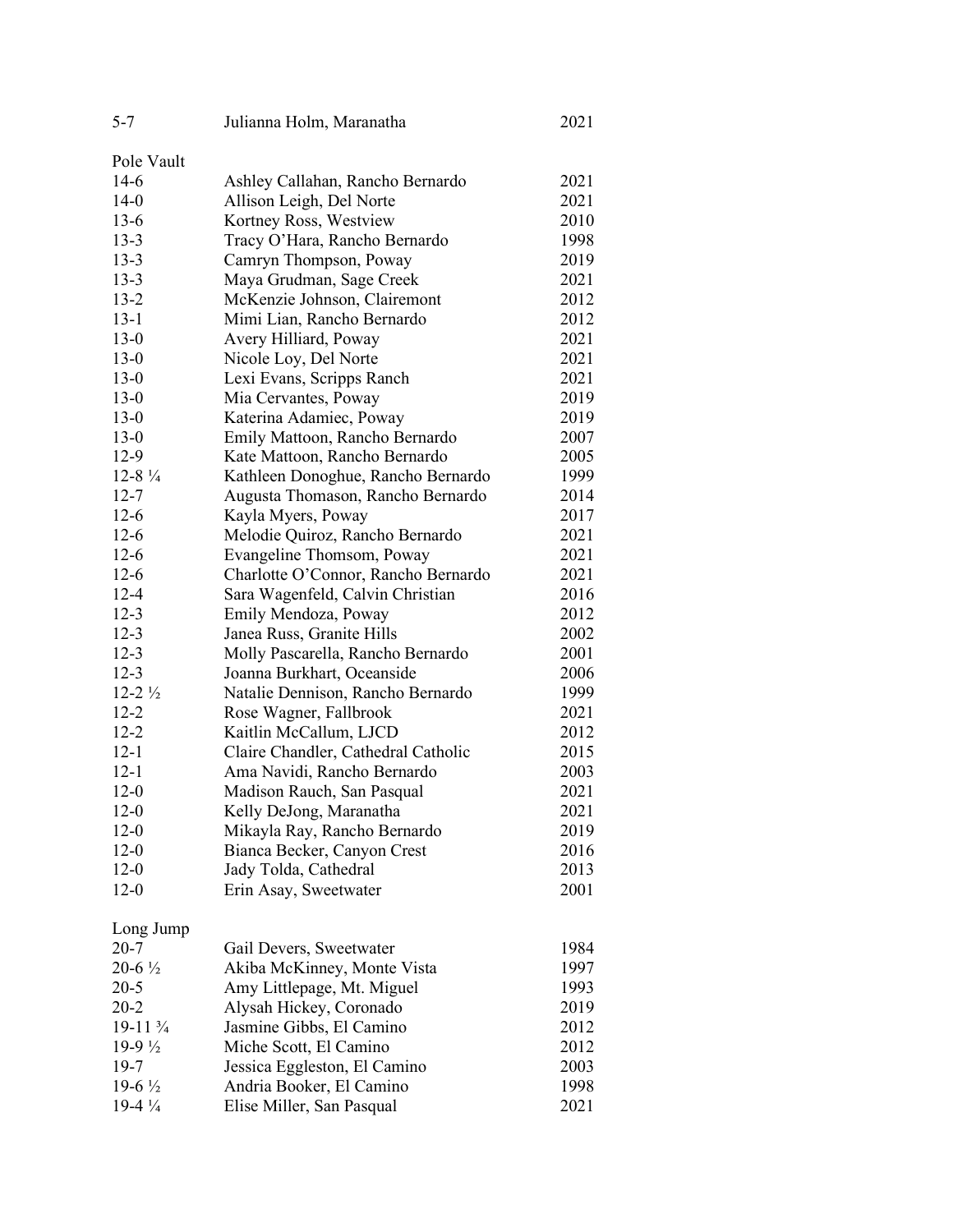| 19-4                | Nichelle Strahan, Mt. Miguel          | 1986 |
|---------------------|---------------------------------------|------|
| $19-4$              | Latanya Canada, Castle Park           | 1987 |
| $19-3\frac{1}{2}$   | Debbie Wilford, Castle Park           | 1977 |
| $19-2\frac{1}{2}$   | Talisha Dozier, Mt. Miguel            | 2014 |
| $19-2$              | Tamika Brazzel, El Camino             | 2012 |
| $19-1\frac{1}{2}$   | Mya Cross, Steele Canyon              | 2017 |
| $19-1\frac{1}{4}$   | Jewell Lovelady, Crawford             | 1977 |
| $19-1$              | Laura Stowe, Torrey Pines             | 1987 |
| $19-1$              | LaRonda Hite, Lincoln                 | 1997 |
| $19-1$              | Jazmine Scott, Gompers                | 2017 |
| $19-0\frac{3}{4}$   | Kalani Hardyway, Oceanside            | 2019 |
| $19-0.3/4$          | Karly Zlatic, La Jolla                | 2013 |
| $19-0\frac{1}{2}$   | Kapiolani Coleman, Cathedral Catholic | 2021 |
| $19-0\frac{1}{2}$   | Michelle Outlaw, Lincoln              | 1987 |
| $19-01/4$           | Jackae Bridges, Mater Dei Catholic    | 2009 |
| $19-0$              | Sparkle Anderson, Serra               | 2003 |
| $19-0$              | Nastassja Hall, RBV                   | 2002 |
| $18-11\frac{3}{4}$  | Melinda Forest, Mt. Miguel            | 1993 |
| $18-11\frac{1}{2}$  | Jessica Thomas, El Camino             | 2000 |
| 18-11               | Asia Smith, Mission Hills             | 2016 |
| $18 - 11$           | Katriina Wright, University City      | 2021 |
| 18-10 3/4           | Kim Huey, Santa Fe Christian          | 1985 |
| $18-10\frac{3}{4}$  | Nedra Dillon, Mission Bay             | 1989 |
| $18-10\frac{1}{2}$  | Vanessa Spizewski, RBV                | 2017 |
| $18-10\frac{1}{4}$  | Holly Stallman, Ramona                | 2016 |
| $18-10\frac{1}{4}$  | Chris Mose, El Cajon                  | 1981 |
| 18-10               | Rochelle Johnson, Henry               | 1989 |
| 18-10               | Carlene Jones, Morse                  | 1994 |
| 18-10               | Kasey Kearin, Rancho Bernardo         | 2006 |
|                     |                                       |      |
| No Wind Information |                                       |      |
| $20 - 11$           | Jasmine Gibbs, El Camino              | 2012 |
|                     |                                       |      |
| Wind-aided          |                                       |      |
| 20-9                | Alysah Hickey, Coronado               | 2019 |
|                     |                                       |      |
| Triple Jump         |                                       |      |
| 42-3 $\frac{1}{2}$  | Elise Miller, San Pasqual             | 2021 |
| $41-8\frac{1}{4}$   | Jackie Anderson, Mt. Miguel           | 1987 |
| $41 - 1$            | Tamika Brazzel, El Camino             | 2012 |
| 40-11 1/2           | Andria Booker, El Camino              | 1998 |
| $40 - 8\frac{3}{4}$ | LaFrania West, Grossmont              | 1988 |
| $40-6\frac{3}{4}$   | Rochelle Johnson, Henry               | 1989 |
| 40-6 $\frac{1}{4}$  | Tamieka Porter, Orange Glen           | 1993 |
| $40 - 4$            | Amy Littlepage, Mt. Miguel            | 1993 |
| $40 - 4$            | Sparkle Anderson, Serra               | 2003 |
| $39-9\frac{1}{4}$   | Jessica Eggleston, El Camino          | 2002 |
| 39-9                | Olivia Nash, Calvin Christian         | 2016 |
| $39 - 7$            | Tamara Espinoza, Hilltop              | 1997 |
| $39-6$              | Gail Devers, Sweetwater               | 1984 |
|                     |                                       |      |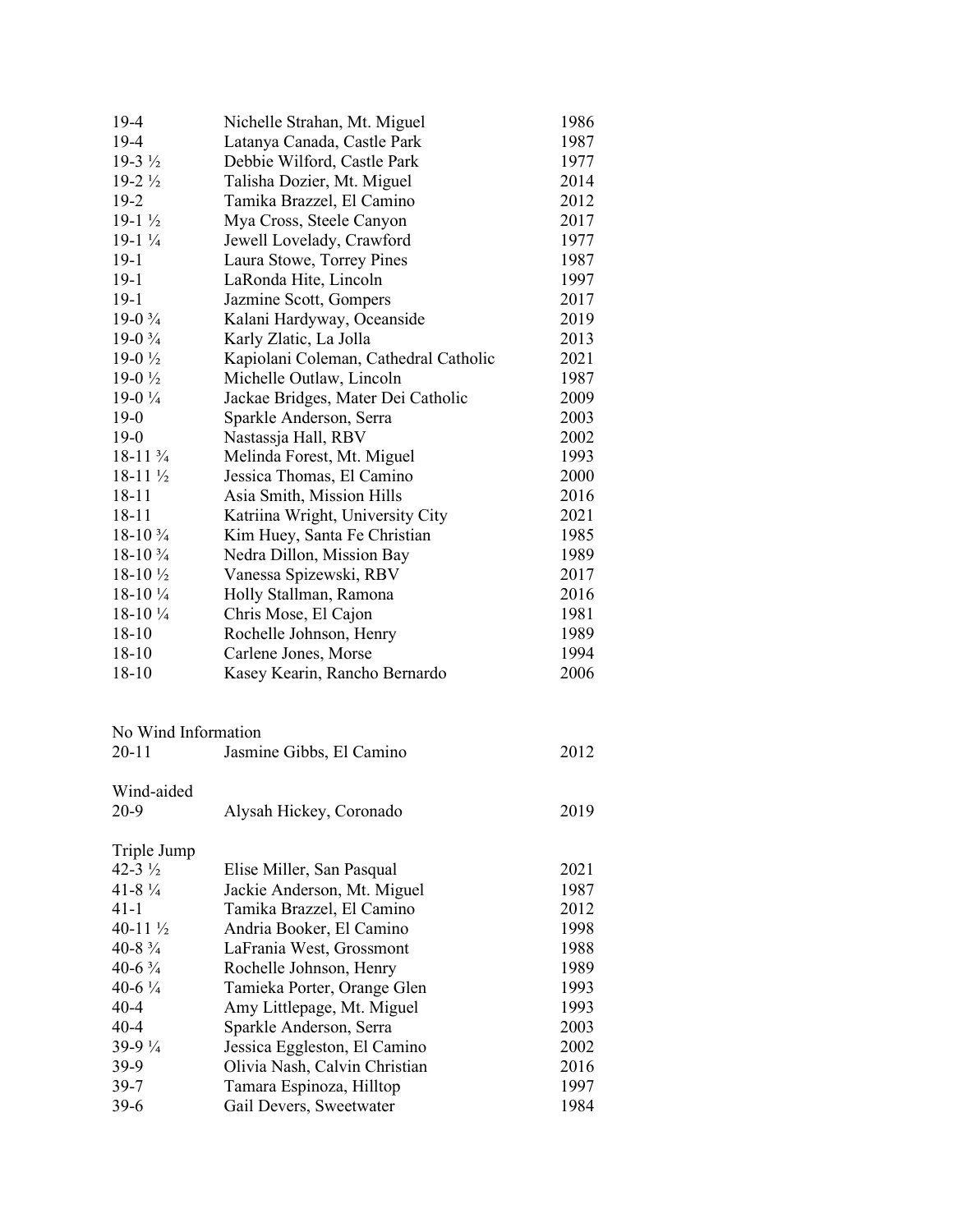| $39-5\frac{1}{2}$   | Jazmine Scott, Gompers                                 | 2018 |
|---------------------|--------------------------------------------------------|------|
| $39-4\frac{1}{2}$   | Heather Leidle, RBV                                    | 2005 |
| $39-2\frac{1}{4}$   | Shadesia Pearman, Mt. Miguel                           | 1993 |
| $39-2$              | <b>Stacy Thompson, Morse</b>                           | 1988 |
| $39-1\frac{1}{4}$   | Sherita Williams, El Camino                            | 1997 |
| $39-1$              | Kasey Kearin, Rancho Bernardo                          | 2006 |
| $39-0\frac{3}{4}$   | Deajanae Harvey, Granite Hills                         | 2015 |
| $39-0\frac{3}{4}$   | Iesha Iwobe, Oceanside                                 | 2010 |
| $39-0\frac{1}{2}$   | Kalani Hardyway, Oceanside                             | 2019 |
| 39-0 $\frac{1}{2}$  | Latanya Agurs, Grossmont                               | 1998 |
| $38 - 11$           | Brianna Gibson, NC High Tech                           | 2021 |
| $38 - 11$           | Kathy Sorenson, Hilltop                                | 1994 |
| $38-9$              | Johnna Noiseaux, Eastlake                              | 2014 |
| $38 - 8\frac{3}{4}$ | Adrienne Farrington, Rancho Bernardo                   | 1998 |
| $38 - 8\frac{1}{2}$ | Alexandria Young, Mater Dei                            | 2011 |
| $38 - 8$            | Tayler Williams, Escondido                             | 2008 |
| $38 - 7$            | Katina Harrison, Mt. Miguel                            | 1991 |
| $38-6\frac{1}{4}$   | Shirley Anku, RBV                                      | 1997 |
| $38-6$              | Mercedes Beckham, Oceanside                            | 2017 |
| $38 - 5$            | Shaniqua Reddick, Oceanside                            | 2009 |
| $38-3\frac{3}{4}$   | Angela Sims, El Camino                                 | 1990 |
| $38-3\frac{1}{2}$   | Casey Whyte, San Pasqual                               | 1996 |
| $38-3$              | Sydney Barnes, Olympian                                | 2016 |
| $38-2\frac{3}{4}$   | Jade Cany, Torrey Pines                                | 2017 |
| $38-1\frac{3}{4}$   | Caitlin Cole, Del Norte                                | 2013 |
| $38-1\frac{1}{2}$   | Monique Van, Steele Canyon                             | 2012 |
| $38-1\frac{1}{2}$   | Cambria Galloway, Cathedral                            | 2015 |
| $38-1\frac{1}{4}$   | Charay Savage, Otay Ranch                              | 2006 |
| <b>Shot Put</b>     |                                                        |      |
| $49-6$              | Kathy Devine, Mission Bay                              | 1974 |
| 48-3 $\frac{1}{2}$  | Laulauga Tausaga, Mt. Miguel                           | 2015 |
| $47-0$              | Michelle Alice, Del Norte                              | 2016 |
| $46-10\frac{1}{2}$  | Aiga Marie Taumua, Sweetwater                          | 2001 |
| $45-10\frac{1}{4}$  | Breanna Jemison, Carlsbad                              | 2011 |
| $45-1\frac{1}{2}$   |                                                        | 2019 |
| $45-0\frac{3}{4}$   | Brandy Atuatasi, Steele Canyon                         | 1986 |
| 44-9                | Tracy Crawford, Southwest                              | 2002 |
| $44 - 5$            | Carrie Johnson, Fallbrook<br>Nu'u Tuilefano, El Camino | 2018 |
| $44-0$              | Raeanna Makihele, San Marcos                           | 2002 |
| $43-10\frac{3}{4}$  | Laura Hughes, Orange Glen                              | 1988 |
| $43 - 10$           |                                                        |      |
|                     | Noelle Elkinton, Del Norte                             | 2021 |
| $43 - 10$           | Jakayla Daniels, El Camino                             | 2012 |
| $43 - 8\frac{1}{2}$ | Kiely Osby, Escondido                                  | 2014 |
| 43-8 $\frac{1}{2}$  | Candace Hill, Hoover                                   | 1999 |
| $43 - 7$            | Brandy Dyer, Vista                                     | 2008 |
| $43-6$              | Jennifer Bingham, Steele Canyon                        | 2009 |
| $43 - 2\frac{1}{2}$ | Grace Ward, Hoover                                     | 2013 |
| 43-2 $\frac{1}{2}$  | Kartsi Leppaluoto, Madison                             | 1986 |
| $43 - 2\frac{1}{4}$ | Kristina Mataafa, Orange Glen                          | 1992 |
| $43 - 2$            | Fernanda deOliveria, Henry                             | 1993 |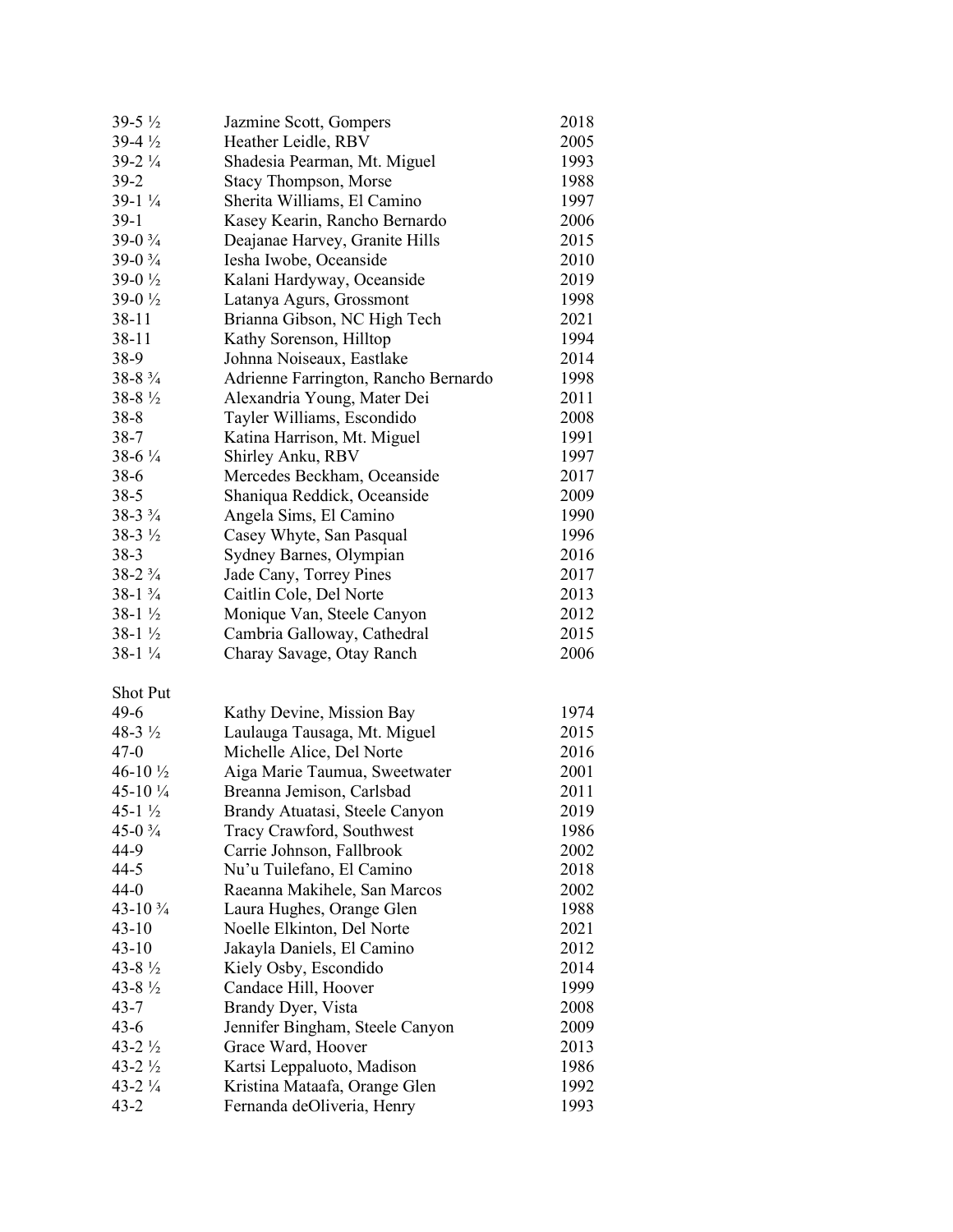| $43-1\frac{3}{4}$     | Jennifer Viavia, Madison       | 1988 |
|-----------------------|--------------------------------|------|
| $43-1\frac{1}{4}$     | Uia Tupuolo, Vista             | 2004 |
| 42-11 $\frac{1}{2}$   | Susan Compton, Marian          | 1980 |
| 42-10 $\frac{1}{2}$   | Dereka Winters, El Camino      | 2005 |
| $42 - 8\frac{1}{4}$   | Mulu Tosi, Morse               | 1989 |
| $42 - 7$              | Nneka Anyanwu, Westview        | 2011 |
| 42-5 $\frac{1}{2}$    | Mariah Counts, Poway           | 2011 |
| $42 - 3$              | Vanessa Sierra, El Capitan     | 2013 |
| $42 - 3$              | Michelle Campbell, Crawford    | 1987 |
| $42 - 2\frac{1}{4}$   | Amanda Phelps, El Camino       | 2008 |
| $42 - 2$              | Amber Hood, Morse              | 2001 |
| $42 - 1\frac{1}{4}$   | Rachel Alesi, Christian        | 2012 |
| $42 - 0$              | Lily Lagoy, Rancho Bernardo    | 2019 |
| $42 - 0$              | Michelle Altice, Del Norte     | 2015 |
| $41-11$ $\frac{3}{4}$ | Kaylah McNairy, San Diego      | 2021 |
| $41 - 10$             | Emily Aragon, Escondido        | 2009 |
| $41-9$                | Whitney DeWeese, RBV           | 2004 |
| $41-8\frac{3}{4}$     | Liz Mueller, Vista             | 1980 |
| $41-8\frac{1}{4}$     | Fran Hunkin, Vista             | 2004 |
|                       |                                |      |
| Discus                |                                |      |
| 167-3                 | Laulauga Tausaga, Mt. Miguel   | 2016 |
| $162 - 3$             | Brandy Atuatasi, West Hills    | 2021 |
| $162-0$               | Lori Parker, Ramona            | 1986 |
| 158-3                 | Alexa Evans, West Hills        | 2011 |
| 156-2                 | Tracy Crawford, Southwest      | 1986 |
| $152 - 8$             |                                | 2000 |
| $151 - 2$             | Candace Hill, Hoover           | 2018 |
|                       | Nu'u Tuilefano, El Camino      |      |
| $151 - 1$             | Kristina Mataafa, Orange Glen  | 1992 |
| 149-2                 | Rachel Alesi, Christian        | 2012 |
| 148-11                | Breanna Jemison, Carlsbad      | 2012 |
| 148-8                 | Noelle Elkinton, Del Norte     | 2021 |
| 147-9                 | Susan Compton, Marian          | 1980 |
| 146-8                 | Michelle Altice, Del Norte     | 2016 |
| 146-8                 | Cissy Laughlin, Torrey Pines   | 1981 |
| 146-8                 | Jessica Byrne, Ramona          | 1998 |
| 146-7                 | Terri Mann, Pt. Loma           | 1986 |
| 146-0                 | Dereka Winters, El Camino      | 2005 |
| 145-9                 | Jakayla Daniels, El Camino     | 2012 |
| $145 - 5$             | Bertha Sola, Morse             | 2016 |
| $145 - 1$             | Daniella Thu, Monte Vista      | 2005 |
| 144-5                 | Whitney DeWeese, RBV           | 2003 |
| 144-4                 | Christine Oleksow, Monte Vista | 1989 |
| 144-3                 | Scia Maumausolo, Mt. Carmel    | 1992 |
| $143 - 8$             | Carrie Johnson, Fallbrook      | 2001 |
| $143 - 5$             | Brandy Dyer, Vista             | 2007 |
| 143-4                 | Nneka Anyanwu, Westview        | 2010 |
| 142-7                 | Liz Mueller, Vista             | 1980 |
| 142-6                 | Jameena Hunt, Morse            | 2006 |
| 142-4                 | Jackie Turpin, Santana         | 2002 |
| 142-4                 | Christina Magana, Fallbrook    | 1996 |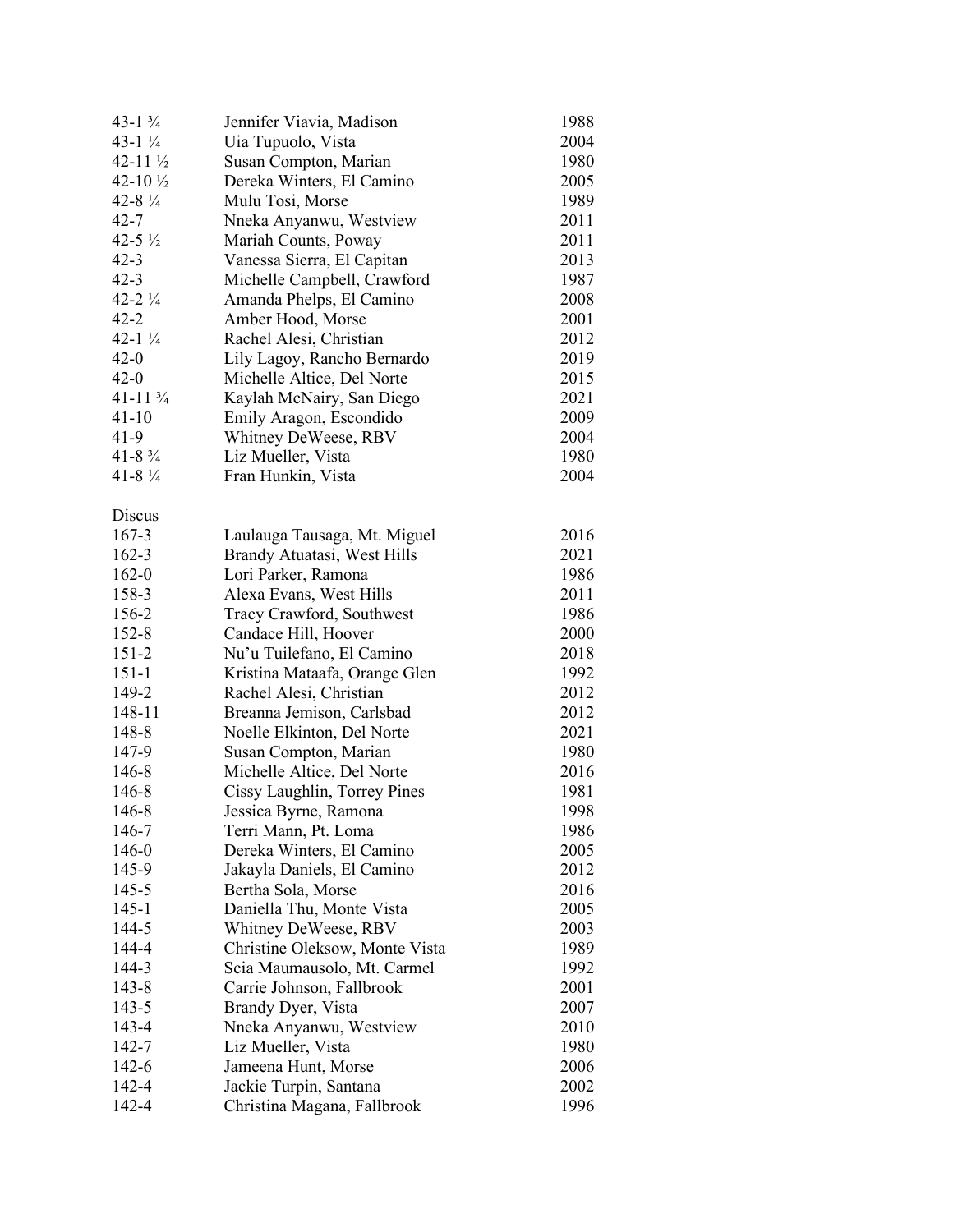| 142-1  | Katrina Crouch, El Capitan   | 1997 |
|--------|------------------------------|------|
| 141-9  | Whitney DeWeese, RBV         | 2002 |
| 141-8  | Erin McGrath, Eastlake       | 1997 |
| 140-11 | Breanna Makihele, San Marcos | 2002 |

### **Girls State Champions**

#### **(no State Meet in 2020 or 2021 because of COVID-19)**

| 100 Meters           |                                                                 |                      |
|----------------------|-----------------------------------------------------------------|----------------------|
| 1984                 | Gail Devers, Sweetwater                                         | 11.51                |
| 1974                 | Janice Wiser, La Jolla                                          | 10.8y                |
| 200 Meters           |                                                                 |                      |
| 2000                 | Monique Henderson, Morse                                        | 23.19                |
| 1974                 | Janice Wiser, La Jolla                                          | 24.2y                |
| 400 Meters           |                                                                 |                      |
| 2019                 | Katriina Wright, University City                                | 53.93                |
| 2001                 | Monique Henderson, Morse                                        | 51.34                |
| 2000                 | Monique Henderson, Morse                                        | 50.74                |
| 1999                 | Monique Henderson, Morse                                        | 52.87                |
| 1998                 | Monique Henderson, Morse                                        | 53.41                |
| 800 Meters           |                                                                 |                      |
| 1986                 | Laura Chapel, University City                                   | 2:08.66              |
| 1,600 Meters         |                                                                 |                      |
| 2009                 | Sammy Silva, Our Lady of Peace                                  | 4:47.67              |
| 1993                 | Milena Glusac, Fallbrook                                        | 4:50.83              |
| 1989                 | Kira Jorgensen, RBV                                             | 4:49.55              |
| 1988                 | Kira Jorgensen, RBV                                             | 4:49.54              |
| 1987                 | Kira Jorgensen, Vista                                           | 4:45.98              |
| 1986                 | Darcy Arreola, Grossmont                                        | 4:45.13              |
|                      |                                                                 |                      |
| 3,200 Meters<br>2019 |                                                                 |                      |
| 2010                 | Kristin Fahy, La Costa Canyon<br>Molly Grabill, Rancho Bernardo | 10:22.38<br>10:20.25 |
| 2003                 | Claire Rethmeier, San Pasqual                                   | 10:27.32             |
| 1993                 | Milena Glusac, Fallbrook                                        | 10:42.68             |
| 1992                 | Milena Glusac, Fallbrook                                        | 10:28.62             |
|                      |                                                                 |                      |
| 100 Hurdles          |                                                                 |                      |
| 1984                 | Gail Devers, Sweetwater                                         | 13.41                |
| 300 Hurdles          |                                                                 |                      |
| 2014                 | Hannah-Labrie Smith, Cathedral                                  | 41.67                |
| 1991                 | Erin Blunt, San Pasqual                                         | 43.02                |
|                      |                                                                 |                      |

400 Meter Relay